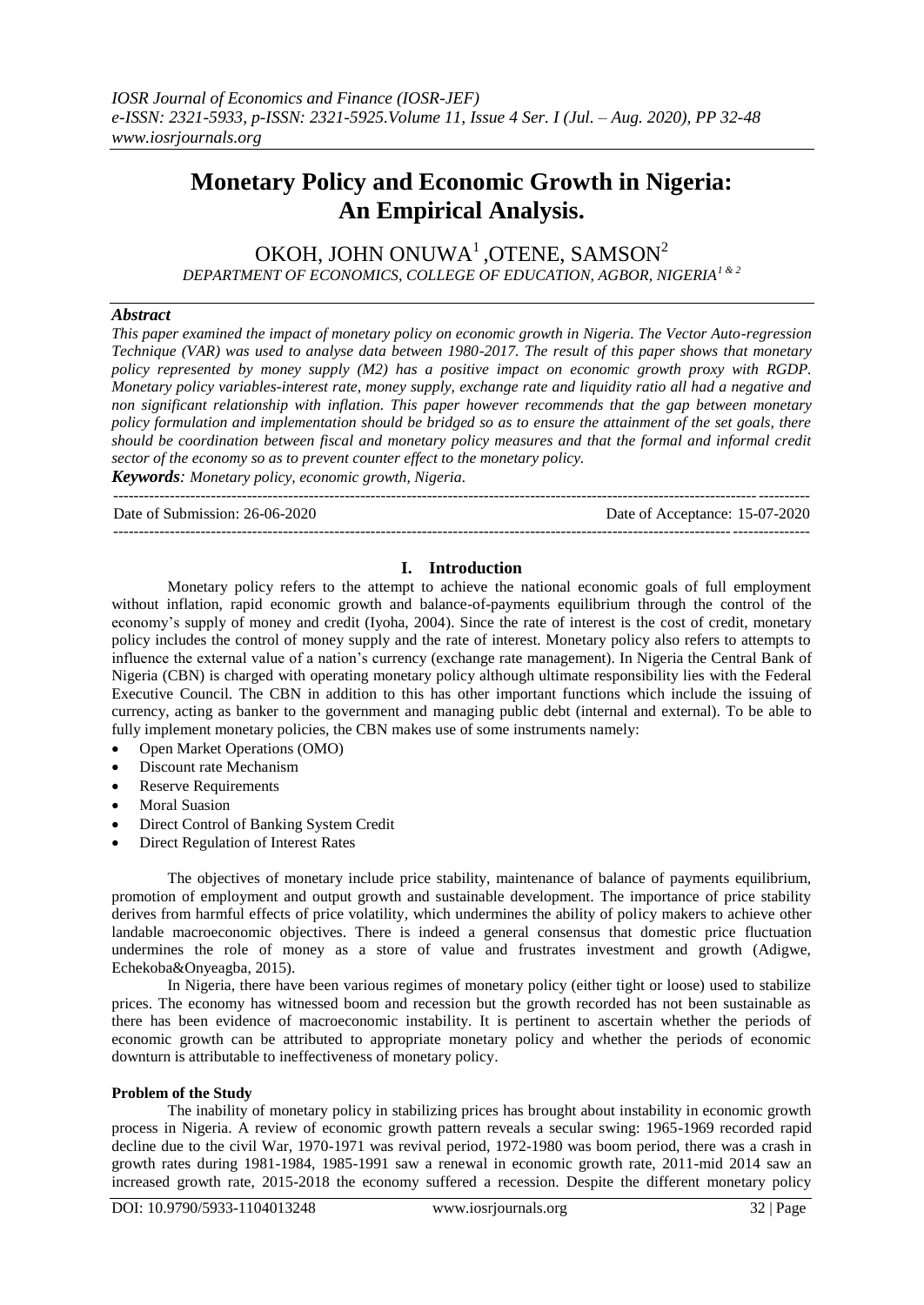regimes adopted by the CBN so far in Nigeria, inflation is still a threat to economic growth in Nigeria.Inflationary pressure is still rife in Nigeria. As a matter of fact, inflation rose to 11.81% as at October 2019 (NBS 2019). The growth of money supply is correlated with high inflation because money growth was often in excess of real economic growth. The dualistic nature of financial and product market in Nigeria amounts to fundamental constraint affecting the formulation and efficient implementation of effective monetary policy.

According to Adigwe et al (2015) "the informal sector in Nigeria accounts for about 30 percent of the GDP, thus the existence of a large gray market (both credit and exchange rate market) in Nigeria has numerous implications for the transmission mechanism of monetary policy. Moreso, the payment system in Nigeria is predominantly cash and dominance of cash transactions increases money supply/currency in circulation. The percentage of the banking population is quite low in Nigeria. According to the CBN in 2018, 58.4% of Nigeria's 96.4 million adults were financially included comprising of 38.3% banked, 10.3% served by other formal institutions and 9.8% served by informal service providers. The CBN intends to reach out to 60 million unbanked population by 2020. All these makes monetary control difficult. This paper however intends to examine empirically the aforementioned issues so as to ascertain the effect of monetary policy on economic growth in Nigeria using the VAR methodology.

# **Objectives of the Study**

The broad objective of this paper is to examine the overall effect of monetary policy on economic growth in Nigeria. The specific objectives includes:

- to examine the effect of monetary policy on economic growth in Nigeria
- toascertain the effect of monetary policy on inflation in Nigeria.

# **Hypotheses of the Study**

The following hypotheses have been developed for this paper

- Monetary policy do not have significant impact on economic growth in Nigeria
- Monetary policy does not have significant effect on inflation in Nigeria

This paper covers a period of forty-seven years (37) i.e. 1980-2017. Thispaper is divided into five sections: section one is Introduction, Section two is Review of Empirical Literature. Section three is Research Methodology while Section four and five are Presentation and Analysis and Summary respectively.

# **II. Literature Review**

# **Review of Empirical Literature**

The extent which monetary policies influenced the macroeconomic variables especially price stability and ultimately economic growth in the economy have been under discussion over the years. In order to appreciate the impact of the monetary policies on economic growth in Nigeria, it will be pertinent to review some empirical view of researchers on this monetary influenced.

Migeul andLiviantan(1988) examined the effectiveness of adopting stabilization measures in managing inflation for selectedLatin American countries. Their they findings failed to show any relationship between money supply and inflation. Therefore, they concluded that use of nominal variables, notably money supply, is necessary but not sufficient condition for successful inflation management. They recommended the inclusion of fiscal restraints in the policy package.

Asogu (1991) adopted a general econometric approach to indentify and assess the relation and contributions of the factors responsible for inflation, notably money supply in the Nigerian economy.He employed the single equation approach and expressed inflation as a function of money supply and its lagged values. The result of the empirical investigation confirmed that monetary policy alone cannot be an effective means of controlling inflation in Nigeria as long as the government fiscal discipline, especially with regard to deficit expenditure is not incorporated into the entire stabilization policy package. Further analysis revealed that changes in income and food prices explain the presence of inflation in the country. Judging from the results, it follows that the monetarist model does not adequately explain inflationary process in Nigeria.

After critical evaluation of the monetary and banking policies in Nigeria in the late 1980s, Odozi (1992) attributed inflation in Nigeria to increase in money supply and argued that the continued reliance on monetary policy as anti-inflationary tool will yield the desired result. This argument is a reflection of his observation: inflation rate rose from 20.2 percent in 1987 to 38.3 percent in 1988 as money growth rate increased sharply from 13.7 percent in the same period.

Odozi (1977) argued that although there are other factors associated with the rise in the general price level, inflation is basically a monetary phenomenon in the sense that it cannot last without an accommodating increase in money supply. It is money that ultimately exerts a determining effect on the price level, thus, the persistent growth in money leads to a sustained rise in the price level, a condition not conducive for sustained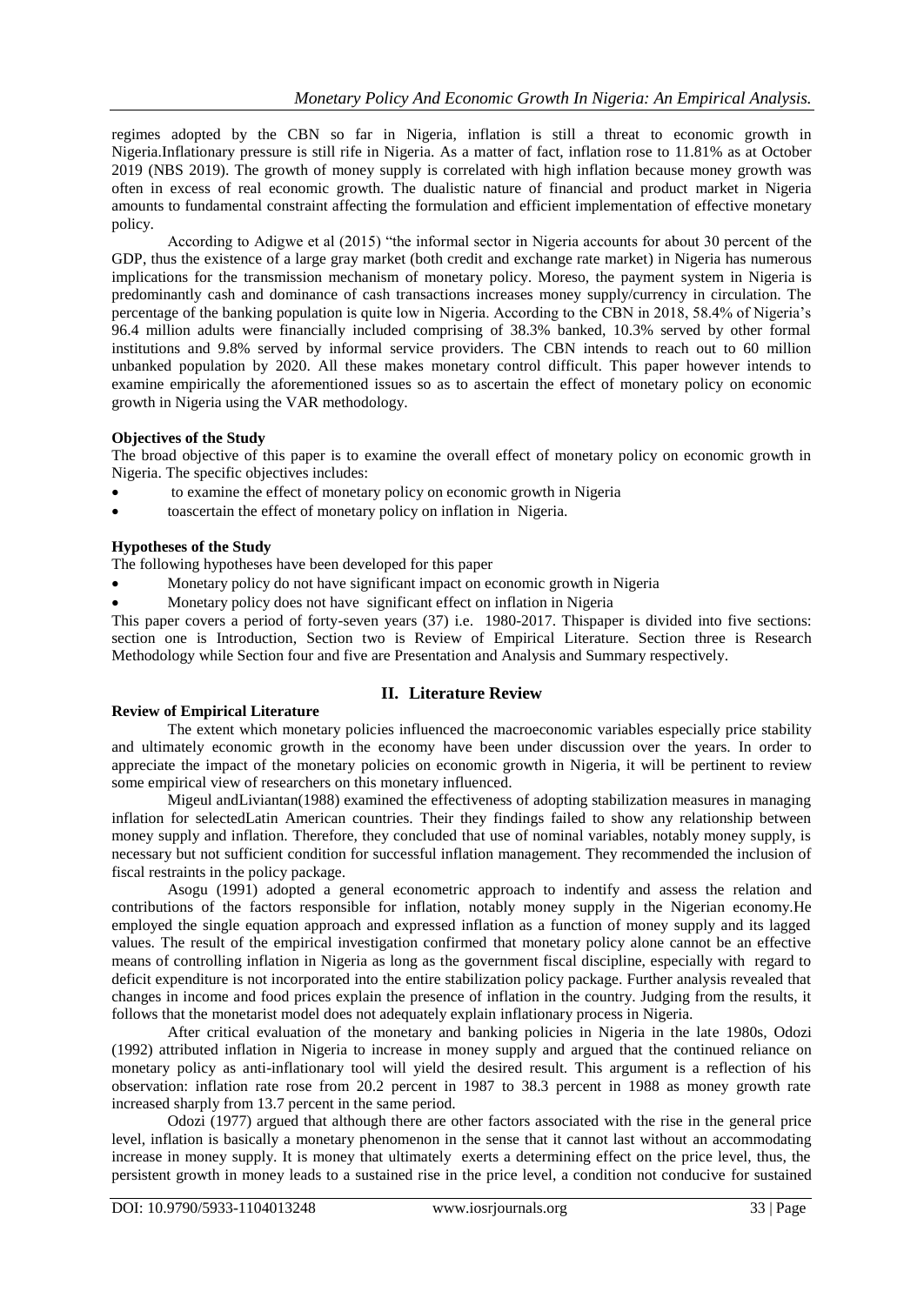real output growth. He further maintained that provided there are idle resources, expansion in money stock would stimulate aggregate spending and output without unduly understanding price stability. However, if there are constraints, be it technological limitations, productivity shortfall, or foreign exchange bottleneck, monetary expansion would tend to be inflationary.

Jekumber and Mustapha (1998) in their study on "The Relative Effectiveness of Monetary Policy in Promoting Economic Growth in Nigeria" using Time Series Analysis believed thatthe impact of monetary policy could be analyzed in terms of the behaviours of the intermediate targets of consumer price index and inflation rate in promoting economic growth in Nigeria. Their analysis was expressed using time series, which provided evidence that the income elasticity of demand for money is inversely related to the state of is however doubtful because, of the difficulty in linking monetary policy with overall economic performance.

Morander and Schmidt (2002) examined the role of the inflation targeting in achieving price stability in Chile using vector autoregressive models. The VARs models used six endogenous variables (interest rates, wages, GDP, consumer price index, money supply and nominal exchange rate) and two endogenous variables (the terms of trade, US consumer price index) The empirical evidence reveals that an announcement of an exploited inflation rate and adoption of a supportive money policy and a floating exchange rate regime that lend credibility to that target were instrumental to achieving price stability.

Coenan, Orphanides, and Wieland (2003) carried out a study on price stability and monetary policy effectiveness when nominal interest rates are bounded at zero for the European Central Bank. The paper employed stochastic simulations of a small structural rational expectations model to investigate the consequences of the zero bound on nominal interest rates. We findthat if the economy is subject to stochastic shocks similar in magnitude to those experienced in the U.S. over the 1980s and 1990s, theconsequences of the zero bound are negligible for target inflation rates as low as 2 percent. However, the effect of the constraint are non linearwith respect to the inflation target and produce a quantitatively significant deterioration of the performance of the economy with targets between 0 and 1percent. The variability of output increases significantly and that of inflation also rises somewhat. Also, the paper showed that the asymmetry of the policy ineffectiveness induced by the zero bound generates a non-vertical long-run Philips curve. Output falls increasingly short of potentialwith lower inflation targets.

Orji (2006) examined the efficacy of monetary policy in ensuring price stability using consumer price index and inflation rate as price measure in Nigeria. The analysis used data from 1980-2004 and applied the Ordinary Least Squares (OLS) techniques. The study results research reveal that only money supply and domestic credit has significant effects on consumer price index hence for monetary authority to achieve its objective of price stability, its policies should be geared towards targeting the consumer price index, which remains a viable measure for price stability in Nigeria.

Udah (2008) in his research on the monetary policy and macroeconomic management used 3SLS estimation technique as well as carried out policy simulation experiment to investigate how monetary variables interact with aggregate supply, demand and prices in order to aid stabilization policies. The results show that monetary variables and government finance is linked through the government's net indebtedness to the banking system. The simulation results show that a 20 percent monetary squeeze would reduce inflation rate faster than if the reduction in money supply were 10 percent. This reduction in moneyvectoroutput, employment and government expenditure, which may hurt the domestic economy. Thus, thus study concludes that there is tradeoffbetween high GDP growth and inflation in Nigeria.

Chukwu (2009) carried out a controlled experiment using a structural vector autoregressive (SVAR) model to trace the effects of monetary policy shocks on output and prices within the same period. This places a recursive restriction on the disturbances of the SVAR. They conducted the experiment using three alternative policy instruments i.e. broad money (M2), Minimum Rediscount Rate (MRR), and a very Real Effective Exchange Rate (REER). Overall, they found evidence that monetary policy innovations carried out on the quantity-based nominal anchor (M2) has modest effects on output and prices within the same period. This alternative policy instruments i.e. broad money (M2), Minimum Rediscount Rate (MRR) and the real effective exchange rate (REER). Overall, they found evidence that monetary policy innovations carried out on the quantity-basedquantity, nominalanchors (MRR and REER) haveneutral and fleeting effects on output. They concluded that the manipulation of the quantity of money (M2) in the economy is the most influential instrument for monetary policyimplementation. Hence, they recommended that central bankers should place more emphasis on the use of the quantity-based nominalachor rather than the price-based nominalachors.

Bakare (2011) examined the determinants of money supply growth and its implications on inflation in Nigeria. The study quasi-experimental research design approach for the data analysis.This design combined theoretical consideration (a priori criteria) with empirical observations and extracted maximum information from the available data. The Nigeria's secondary data were processed using E-view for windows econometric packages. The results of the regression showed that credit expansion to the private sector determines money supply growth by the highest magnitudein Nigeria. The results also showed a positive relationship between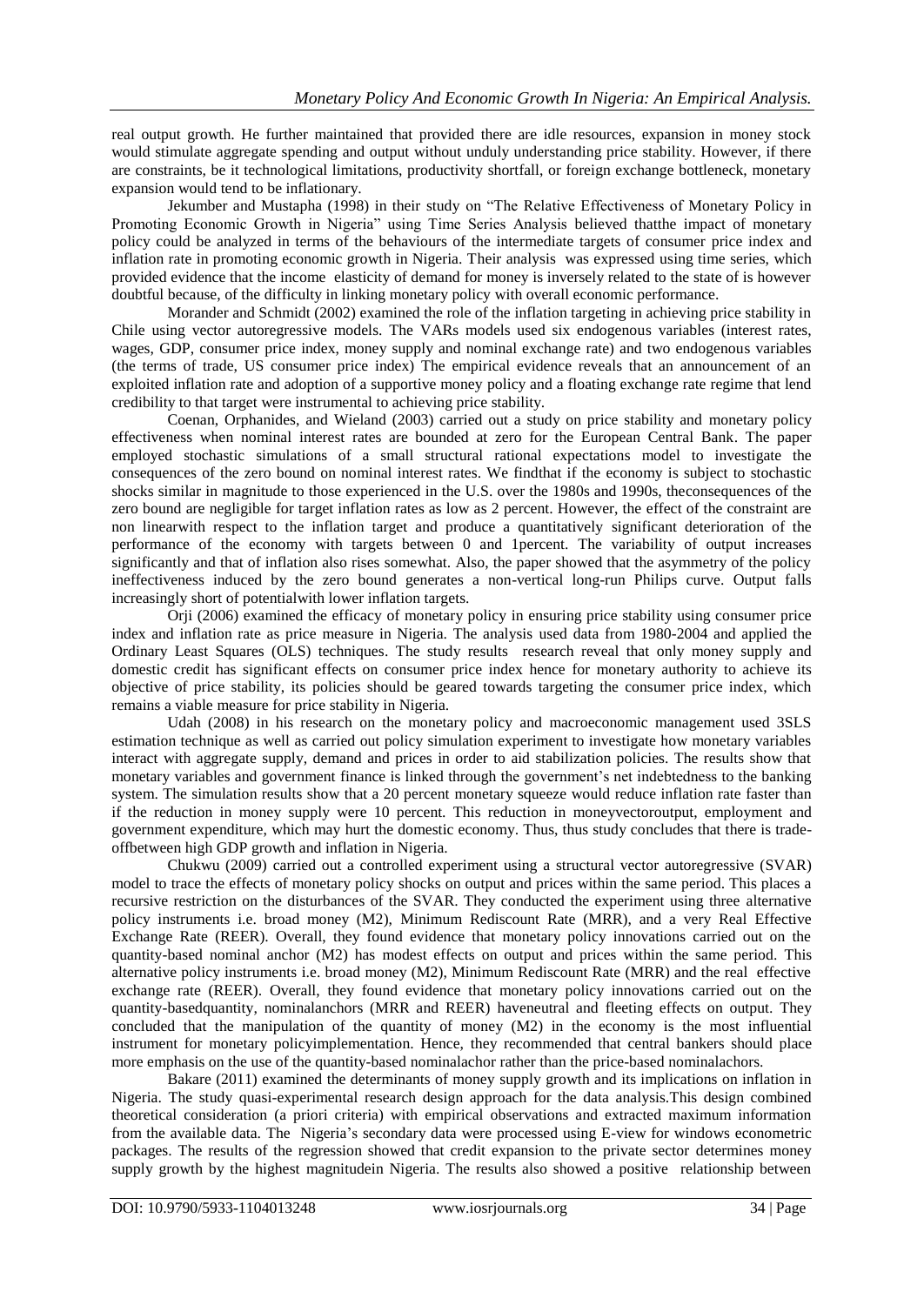money supply growth and inflation in Nigeria. It demonstrated that a one (1) percent rise in money supply in the current period leads to 5.6 percent rise in inflation. All in all, our findings discovered that changes in money supply are concomitant to inflation in Nigeria and strongly support the need for regulatingmoney supply growth in the economy. This affirms the usual argument of the Monetarist school of thought that says "money matters."

Adesoye, Maku and Atanda (2011), in their empirical analysis of the determinants of real inflation rate is examined in Nigeria between 1980 and 2008 by adopting the Mackinnon model. The incorporated factorsreal output, real investment, nominal interest rate, and consumer price index-as determinants of monetary balance are decomposed and regressed pair-wise to formulate three variants of the McKinnon model, the times series properties of the incorporated variables are examined using the Augumented Dickey-Fuller unit root test. The error correction mechanism (ECM) model is employed to re-structuralize the long-run relationship which is determined using the Engle-Granger co-integration test among rate are the significant factors incorporated in the McKinnon models. In the long-run, real output and nominal interest rate are the significant factors that determine monetary balances and dictate the extent of financial repression in Nigeria during a time horizon independently. It is the short-run, thus strengthen the argument of McKinnon that inflation results as a consequence of financial repression such that the underlying value of currency and monetary balance are distorted.

Amassoma (2011) appraised monetary policy development in Nigeria and also examined the effect of monetary policy on macroeconomic variables in Nigeria for the period 1986 to 2009. The study adopted a simplified Ordinary Least Squares technique and also conducted the unit root and co-integration tests. The findings of the study showed that monetary policy have witnessed the implementation of various policy initiatives and has therefore experienced sustained improvement over the years. The result also shows that monetary policy had a significant effect on exchange rate and money supply while monetary policy was observed to have an insignificant influence on price instability within the Nigeria economy. The study concluded that for monetary policy to achieve its other macroeconomic objective such as economic growth there is the need to reduce the excessive expenditure of the government and align fiscal policy along with monetary policy measures.

Adigwe et al (2015) examined monetary policy and its impact on economic growth in Nigeria. Using OLS method to analyse data between 1980 and 2010, they recommended that monetary policy should facilitate a favourable investment climate through appropriate interest rate, exchange rate and liquidity management mechanism and the money market should provide more financial instruments that satisfy the requirements of the ever-green sophistication of operators.

# **III. RESEARCH METHODOLOGY**

In specifying the model for this study, this paper adopts the model specified by Adigwe et al (2015). The Keynesian Quantity theory of money is the theoretical framework for this study given its closeness as well as its functional relationship with this study. In line with objectives of this paper, the models for this study is specified thus:

Y = f ( RGDP, LRATIO, M2, INT, INFL, EXR) …………………………….(1) The analysis for the study used annual time series data ranging from 1981 to 2018, and the data were sourced from the central Bank of Nigeria Statistical Bulletin. The variables were primarily tested for normality using descriptive statistics, for stationarity using the Augumented Dickey Fuller (ADF) test for the presence or absence of unit roots in the time series of the variables, while the Johansen cointegration test is used to test where the Granger causality test seek to examine joint causal relationship between the variables. The VAR (vector auto regression was used to examine interrelationship among the variables. This study therefore proceed to present the reduced form of the VAR model:

|                       | $\rm V_{t}$            |                                                                                                                                                                                                                                                                                                                                                                                              | $j = 1$                                                       |                                                         |
|-----------------------|------------------------|----------------------------------------------------------------------------------------------------------------------------------------------------------------------------------------------------------------------------------------------------------------------------------------------------------------------------------------------------------------------------------------------|---------------------------------------------------------------|---------------------------------------------------------|
| Where $V_{t}$         |                        | $=$                                                                                                                                                                                                                                                                                                                                                                                          |                                                               | Vector of variables [RGDP. M2, LRATIO, INTR, INFL, EXR] |
|                       | ${\rm V_{t\text{-}1}}$ | $=$                                                                                                                                                                                                                                                                                                                                                                                          | Vector of Lagged variables                                    |                                                         |
|                       | $\delta_{\rm it}$      | $\frac{1}{2} \frac{1}{2} \frac{1}{2} \frac{1}{2} \frac{1}{2} \frac{1}{2} \frac{1}{2} \frac{1}{2} \frac{1}{2} \frac{1}{2} \frac{1}{2} \frac{1}{2} \frac{1}{2} \frac{1}{2} \frac{1}{2} \frac{1}{2} \frac{1}{2} \frac{1}{2} \frac{1}{2} \frac{1}{2} \frac{1}{2} \frac{1}{2} \frac{1}{2} \frac{1}{2} \frac{1}{2} \frac{1}{2} \frac{1}{2} \frac{1}{2} \frac{1}{2} \frac{1}{2} \frac{1}{2} \frac{$ | Vector of intercept terms                                     |                                                         |
|                       | $B_{ii}$               | $=$                                                                                                                                                                                                                                                                                                                                                                                          | Matrix of Coefficients                                        |                                                         |
| <b>RGDP</b>           |                        |                                                                                                                                                                                                                                                                                                                                                                                              | Real gross domestic product used as proxy for economic growth |                                                         |
| (output/productivity) |                        |                                                                                                                                                                                                                                                                                                                                                                                              |                                                               |                                                         |
|                       | M <sub>2</sub>         |                                                                                                                                                                                                                                                                                                                                                                                              | Broad money supply                                            |                                                         |
|                       | $LRATIO =$             |                                                                                                                                                                                                                                                                                                                                                                                              | Liquidity ratio                                               |                                                         |
|                       |                        | $INTR = Interest rate$                                                                                                                                                                                                                                                                                                                                                                       |                                                               |                                                         |
|                       | <b>INFL</b>            |                                                                                                                                                                                                                                                                                                                                                                                              | Inflation                                                     |                                                         |
|                       | EXR                    |                                                                                                                                                                                                                                                                                                                                                                                              | Exchange rate                                                 |                                                         |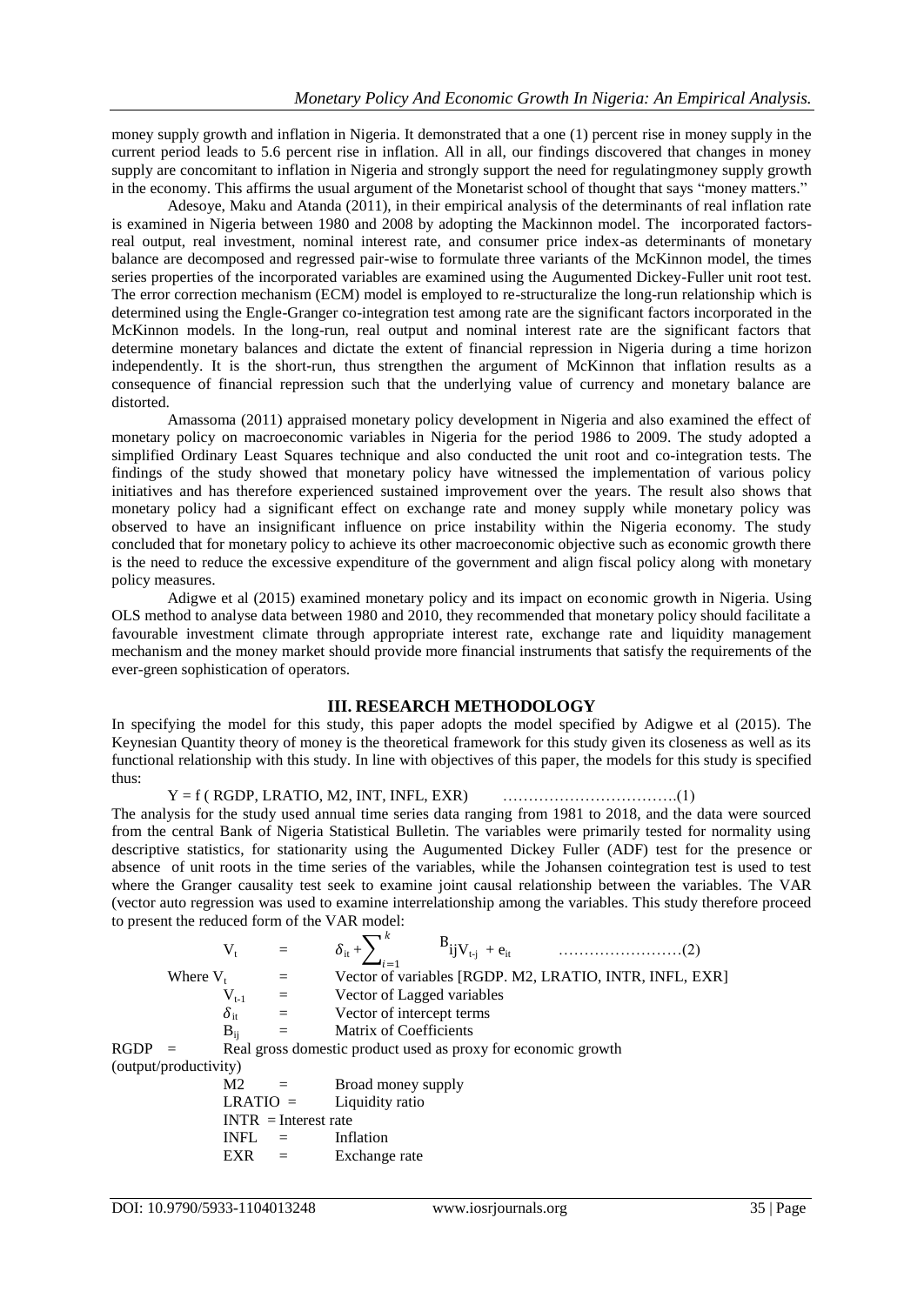# **IV. Presentation Of Results**

## **4.0 Empirical Results and Interpretation**

The results of the study is presented in this section.

#### **Descriptive Statistics**

#### **Table 1: Summary of Descriptive Statistic** DESCRIPTIVE STATISTICS

|                     | <b>RGDP</b> | M <sub>2</sub> | <b>LRATIO</b> | <b>INTR</b> | <b>INFL</b> | <b>EXR</b> |
|---------------------|-------------|----------------|---------------|-------------|-------------|------------|
| Mean                | 931.5872    | 3219.526       | 50.47243      | 7.439043    | 25.19496    | 82.78627   |
| Median              | 444.649     | 393.0788       | 45.95         | 5.33        | 20.09029    | 92.69335   |
| Maximum             | 3080.317    | 41664.54       | 196.2052      | 18.8        | 65.71668    | 305.7901   |
| Minimum             | 153.076     | 9.9153         | 29.1          | 1.410541    | -4.976077   | 0.610025   |
| Std. Dev.           | 921.5633    | 7176.113       | 26.40035      | 5.089927    | 20.3996     | 80.40635   |
| <b>Skewness</b>     | 1.199187    | 4.351712       | 4.68687       | 0.76397     | 0.500841    | 0.713608   |
| Kurtosis            | 2.915807    | 23.60272       | 26.5635       | 2.20574     | 2.084935    | 2.868118   |
| Jarque-Bera         | 8.878904    | 771.1753       | 991.4547      | 4.57174     | 2.837761    | 3.167107   |
| Probability         | 0.011802    | $\theta$       | $\Omega$      | 0.101686    | 0.241985    | 0.205245   |
| Sum                 | 34468.73    | 119122.5       | 1867.48       | 275.2446    | 932.2134    | 3063.092   |
| Sum Sq. Dev.        | 30574043    | $1.85E + 09$   | 25091.23      | 932.6647    | 14981.17    | 232746.5   |
| <b>Observations</b> | 37          | 37             | 37            | 37          | 37          | 37         |

**Source:** Author's computation 2020.

The results of the descriptive statistic of RGDP, M2, LRATIO, INTR, INFL, EXR are presented in table 1 abov3. Normality test uses the null hypotheses against the alternative hypotheses of non normality. If the probability value is less than the JarqueBera Chi-square at 5% level of significance, the null hypothesis of the regression is rejected. Given the results in table 1 above, it is apparent that the hypothesis that all the variables are normally distributed cannot be rejected since all the probability are less than the JarqueBera Chi-square distribution. We utilize the mean base coefficient of Skwenessand kurtosis to check the normality of all the variables used Skwenessmeasures the direction and degree of asymmetry. The skweness coefficient indicates normal curve for all variables with values ranging between  $+2$  and  $-2$  only M2 and LRATIO falls beyond the  $+2$ and -2 range are positivelyskwed. The distribution ofplatykurtic, except for M2 and LRATIO thatare leptokurtic (Kurtosis  $> 3$ ). However, those results suggests that the use of a VAR model is justified since the hypothesis that the error vector is Gaussian white noise cannot be rejected.

## **Table 2: Correlation Matrix**

|                | RGDP        | M <sub>2</sub> | <b>LRATIO</b> | <b>INTR</b> | <b>INFL</b> | <b>EXR</b>  |
|----------------|-------------|----------------|---------------|-------------|-------------|-------------|
| <b>RGDP</b>    |             | 0.578606       | 0.1774209     | $-0.637426$ | 0.7053257   | 0.7538186   |
| M <sub>2</sub> | 0.578606    |                | 0.8303278     | $-0.361208$ | 0.3719126   | 0.7484588   |
| <b>LRATIO</b>  | 0.1774209   | 0.8303278      |               | $-0.179281$ | $-0.035894$ | 0.4634596   |
| <b>INTR</b>    | $-0.637426$ | $-0.361208$    | $-0.179281$   |             | $-0.157526$ | $-0.717564$ |
| <b>INFL</b>    | 0.7053257   | 0.3719126      | $-0.035894$   | $-0.157526$ |             | 0.3579444   |
| <b>EXR</b>     | 0.7538186   | 0.7484588      | 0.4634596     | $-0.717564$ | 0.3579444   |             |

**Source:** Author's computation, 2020.

CORRELATION MATRIX

An examination of the correlation matrix presented in the table above shows that there is a correlation between monetary policy co-operant factors M2 LRATIO, INFL, EXR and economic growth RGDP.

| anı |  |
|-----|--|
|-----|--|

| $\cdots$         |                            |                    |                             |                |  |  |  |
|------------------|----------------------------|--------------------|-----------------------------|----------------|--|--|--|
| <b>Variables</b> | <b>ADF</b> test statistics | 95% critical value | <b>Order of integration</b> | <b>Status</b>  |  |  |  |
| <b>RGDP</b>      | $-0.365$                   | $-2.945$           |                             | Non-stationary |  |  |  |
| M <sub>2</sub>   | 3.197                      | $-2.976$           |                             | Non-stationary |  |  |  |
| <b>LRATIO</b>    | $-1.257$                   | $-2.945$           |                             | Non-stationary |  |  |  |
| <b>INTR</b>      | $-1.013$                   | $-2.945$           |                             | Non-stationary |  |  |  |
| <b>INFL</b>      | $-2.162$                   | $-2.948$           |                             | Non-stationary |  |  |  |
| <b>EXR</b>       | $-3.303$                   | $-2.948$           | I(0)                        | Stationary     |  |  |  |

Source: Author's computation, 2020

The results of the ADF unit root tests presented above in table 3a show that all the variables except EXR (which is stationary in levels) were non stationary. The variables RGDP, M2, LRATIO, INTR, INFL were further subjected to differencing. The results are presented in table 3b below: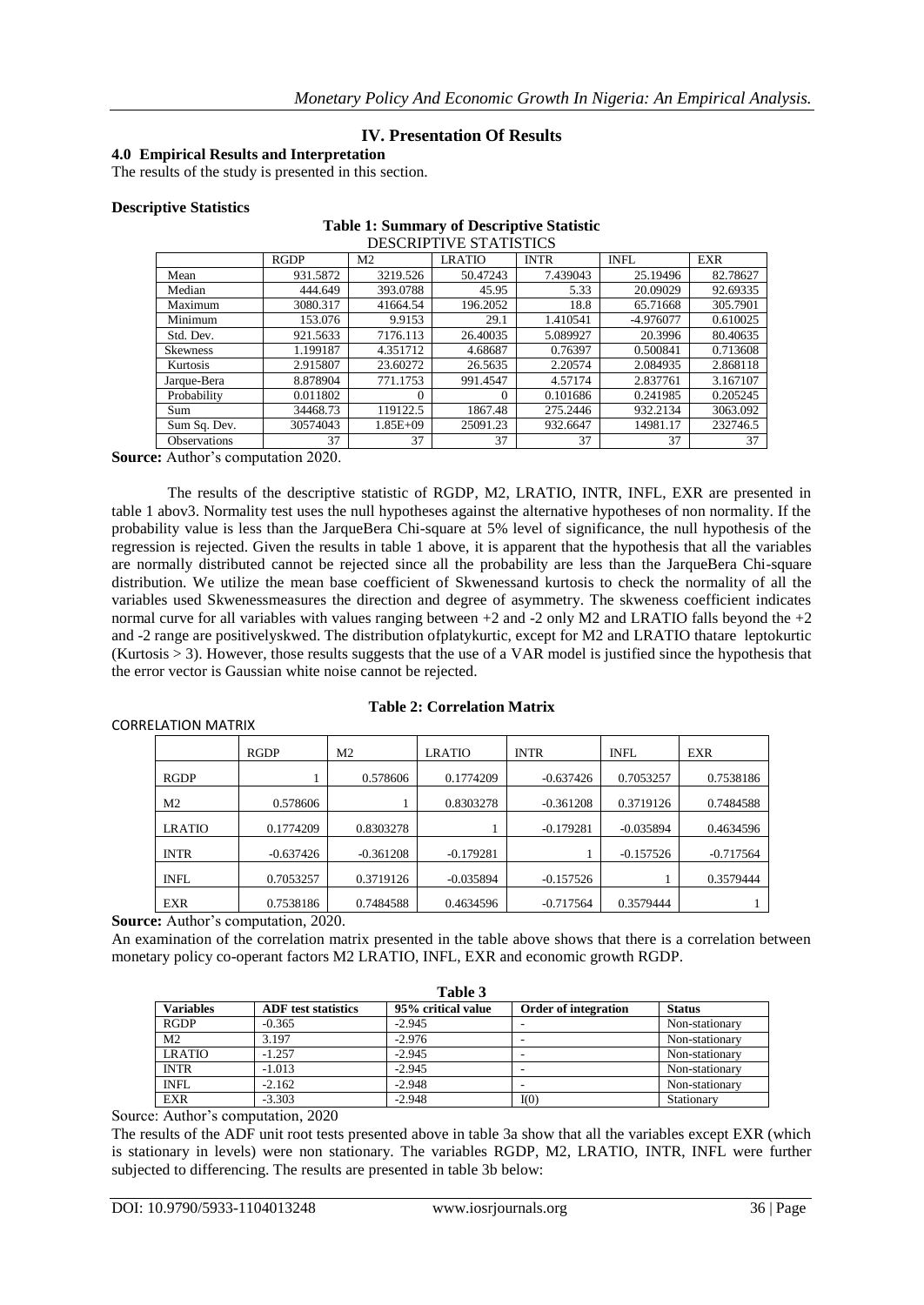| <b>Variables</b> | <b>ADF</b> test statistics | 95% critical value | <b>Order of integration</b> | <b>Status</b> |
|------------------|----------------------------|--------------------|-----------------------------|---------------|
| <b>RGDP</b>      | $-5.319$                   | $-2.948$           | i(1)                        | Stationary    |
| M <sub>2</sub>   | 11.451                     | $-2.976$           | i(1)                        | Stationary    |
| <b>LRATIO</b>    | $-3.033$                   | $-2.954$           | i(1)                        | Stationary    |
| <b>INTR</b>      | $-6.097$                   | $-2.948$           | i(1)                        | Stationary    |
| <b>INFL</b>      | $-3.880$                   | $-2.948$           | i(1)                        | Stationary    |

| Table 3b: Results of Unit Root Test |  |
|-------------------------------------|--|
|-------------------------------------|--|

Source: Author's computation

The results in table 3b show all the variables are difference stationary and integrated of order 1  $[i(1)]$  at 5% level of significance.

## **Johansen Co-integration Test results**

The results of the multivariate cointegration test based on the Johensen's co-integration technique reveal that both trace statistic and maximum Eigen value statistic confirm the existence of four co-integrating equations. Technically, the evidence of the co-integrating equations shows that there is a long run relationship between the variables and they are likely to converge at equilibrium level in the long run. The results are presented in table 4 below:

## **Table 4: Johansen co-integration test results**

Date: 11/30/19 Time: 22:28 Sample (adjusted): 1984 2017 Included observations: 34 after adjustments Trend assumption: Linear deterministic trend Series: RGDP M2 LRATIO INTR INFL EXR Lags interval (in first differences): 1 to 2

| Hypothesized<br>No. of $CE(s)$ | Eigenvalue | Trace<br><b>Statistic</b> | 0.05<br>Critical Value | $Prob.**$ |
|--------------------------------|------------|---------------------------|------------------------|-----------|
|                                |            |                           |                        |           |
| None $*$                       | 0.856829   | 189.3166                  | 95.75366               | 0.0000    |
| At most $1 *$                  | 0.731686   | 123.2302                  | 69.81889               | 0.0000    |
| At most $2 *$                  | 0.650761   | 78.49992                  | 47.85613               | 0.0000    |
| At most $3 *$                  | 0.603719   | 42.73196                  | 29.79707               | 0.0010    |
| At most 4                      | 0.278051   | 11.26047                  | 15.49471               | 0.1960    |
| At most 5                      | 0.005375   | 0.183236                  | 3.841466               | 0.6686    |

Unrestricted Cointegration Rank Test (Trace)

Trace test indicates 4 cointegratingeqn(s) at the 0.05 level

\* denotes rejection of the hypothesis at the 0.05 level

\*\*MacKinnon-Haug-Michelis (1999) p-values

Unrestricted Cointegration Rank Test (Maximum Eigenvalue)

| Hypothesized<br>No. of $CE(s)$ | Eigenvalue | Max-Eigen<br><b>Statistic</b> | 0.05<br>Critical Value | Prob. $**$ |
|--------------------------------|------------|-------------------------------|------------------------|------------|
| None $*$                       | 0.856829   | 66.08641                      | 40.07757               | 0.0000     |
| At most $1 *$                  | 0.731686   | 44.73032                      | 33.87687               | 0.0018     |
| At most $2 *$                  | 0.650761   | 35.76795                      | 27.58434               | 0.0036     |
| At most $3 *$                  | 0.603719   | 31.47149                      | 21.13162               | 0.0013     |
| At most 4                      | 0.278051   | 11.07724                      | 14.26460               | 0.1504     |
| At most 5                      | 0.005375   | 0.183236                      | 3.841466               | 0.6686     |

Max-eigenvalue test indicates 4 cointegratingeqn(s) at the 0.05 level

\* denotes rejection of the hypothesis at the 0.05 level

\*\*MacKinnon-Haug-Michelis (1999) p-values

Unrestricted Cointegrating Coefficients (normalized by b'\*S11\*b=I):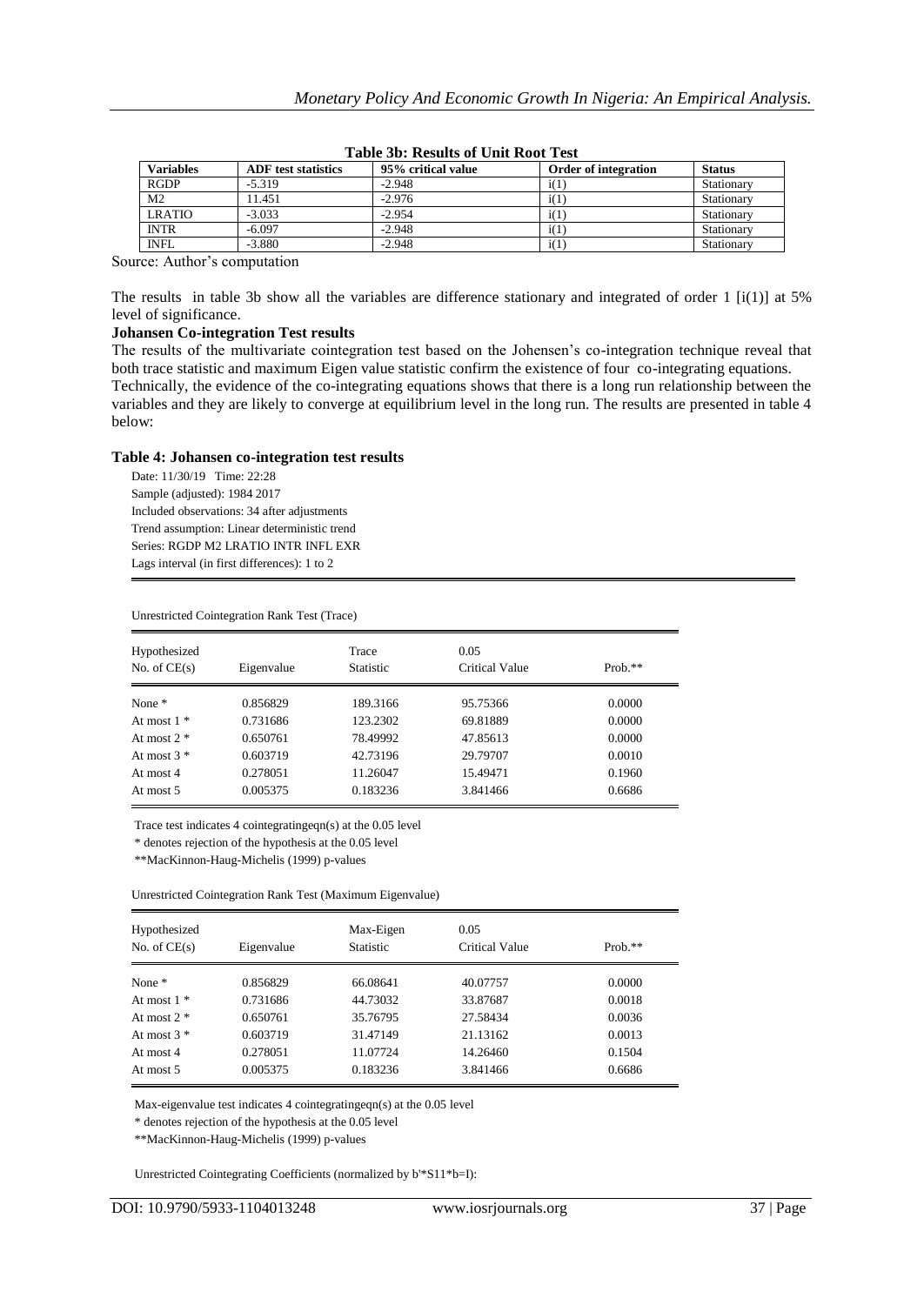|  | Monetary Policy And Economic Growth In Nigeria: An Empirical Analysis. |  |  |  |  |  |  |  |  |  |
|--|------------------------------------------------------------------------|--|--|--|--|--|--|--|--|--|
|--|------------------------------------------------------------------------|--|--|--|--|--|--|--|--|--|

| <b>RGDP</b> | M <sub>2</sub> | <b>LRATIO</b> | <b>INTR</b> | INFL        | <b>EXR</b>  |
|-------------|----------------|---------------|-------------|-------------|-------------|
| 0.005097    | $-0.003236$    | $-0.036208$   | $-0.055287$ | 0.076981    | 0.019618    |
| $-0.008737$ | 0.003371       | $-0.114110$   | $-0.156568$ | $-0.071190$ | $-0.007970$ |
| $-0.000776$ | $-0.000480$    | $-0.234761$   | $-0.274078$ | 0.056311    | 0.011396    |
| $-0.007037$ | 0.001889       | 0.104708      | 0.194528    | 0.071051    | 0.022196    |
| 0.005265    | $-0.000873$    | $-0.071477$   | 0.470421    | $-0.110831$ | 0.006944    |
| 0.003863    | $-0.001588$    | $-0.106642$   | 0.074059    | $-0.035434$ | 0.040362    |
|             |                |               |             |             |             |

Source: Author's Computation.

#### **Vector Auto Regression (VAR) Estimation**

In order to assess the relationship between monetary policy and economic growth, it is necessary to estimate the VAR model. In this study, the Akaike Information Criterion (AIC) was used to determine the lag length of the VAR model. However, two lag lengths were adopted for this study. The VAR estimates are presented in table 5 below:

## **Table 5: VAR Estimates**

Vector Autoregression Estimates Date: 11/30/19 Time: 22:29 Sample (adjusted): 1983 2017 Included observations: 35 after adjustments Standard errors in ( ) & t-statistics in [ ]

|                              | <b>RGDP</b>  | <b>INTR</b>  | <b>EXR</b>           | <b>INFL</b>  | <b>LRATIO</b> | M <sub>2</sub> |
|------------------------------|--------------|--------------|----------------------|--------------|---------------|----------------|
| $RGDP(-1)$                   | 0.338409     | 0.000967     | $-0.007909$          | 0.003888     | $-0.044252$   | $-7.582194$    |
|                              | (0.17954)    | (0.00187)    | (0.01646)            | (0.00805)    | (0.01981)     | (3.15665)      |
|                              | [1.88487]    | [0.51739]    | $[-0.48046]$         | [0.48314]    | $[-2.23381]$  | $[-2.40197]$   |
| $RGDP(-2)$                   | $-0.195780$  | 0.001460     | 0.009291             | $-0.004413$  | $-0.005144$   | $-1.542049$    |
|                              | (0.17015)    | (0.00177)    | (0.01560)            | (0.00763)    | (0.01877)     | (2.99149)      |
|                              | $[-1.15066]$ | [0.82459]    | [0.59557]            | $[-0.57868]$ | $[-0.27399]$  | $[-0.51548]$   |
| $INTR(-1)$                   | $-11.68457$  | 0.761385     | $-0.117049$          | 0.246497     | 1.986430      | 286.1803       |
|                              | (17.6909)    | (0.18415)    | (1.62202)            | (0.79295)    | (1.95198)     | (311.040)      |
|                              | $[-0.66048]$ | [4.13458]    | $[-0.07216]$         | [0.31086]    | [1.01765]     | [0.92008]      |
| $INTR(-2)$                   | $-19.96481$  | 0.129478     | $-0.212745$          | 0.773213     | $-3.062003$   | $-134.8547$    |
|                              | (19.7833)    | (0.20593)    | (1.81386)            | (0.88674)    | (2.18286)     | (347.828)      |
|                              | $[-1.00917]$ | [0.62875]    | $[-0.11729]$         | [0.87198]    | $[-1.40275]$  | $[-0.38770]$   |
| $EXR(-1)$                    | $-3.164078$  | $-0.003602$  | 1.080301             | $-0.098796$  | 0.252966      | 27.14773       |
|                              | (2.63850)    | (0.02746)    | (0.24191)            | (0.11826)    | (0.29113)     | (46.3898)      |
|                              | $[-1.19920]$ | $[-0.13114]$ | [4.46564]            | $[-0.83539]$ | [0.86892]     | [0.58521]      |
| $EXR(-2)$                    | 3.156043     | $-0.025771$  | $-0.158334$          | 0.076627     | $-0.309710$   | $-34.10357$    |
|                              | (2.68193)    | (0.02792)    | (0.24590)            | (0.12021)    | (0.29592)     | (47.1534)      |
|                              | [1.17678]    | $[-0.92313]$ | $[-0.64391]$         | [0.63744]    | $[-1.04660]$  | $[-0.72325]$   |
| $INFL(-1)$                   | 9.826396     | 0.040094     | $-0.827322$          | 1.043645     | $-0.228446$   | $-43.05310$    |
|                              | (4.59192)    | (0.04780)    | (0.42102)            | (0.20582)    | (0.50666)     | (80.7346)      |
|                              | [2.13993]    | [0.83881]    | $[-1.96506]$         | [5.07066]    | $[-0.45088]$  | $[-0.53327]$   |
| $INFL(-2)$                   | -7.956068    | $-0.081287$  | 0.510127             | $-0.649555$  | 0.720903      | 83.31537       |
|                              | (4.10867)    | (0.04277)    | (0.37671)            | (0.18416)    | (0.45334)     | (72.2381)      |
|                              | $[-1.93641]$ | $[-1.90064]$ | [1.35417]            | $[-3.52713]$ | [1.59020]     | [1.15334]      |
| $LRATIO(-1)$                 | 2.038671     | $-0.015624$  | $-0.554486$          | 0.187498     | 0.437284      | 27.16055       |
|                              | (4.19237)    | (0.04364)    | (0.38438)            | (0.18791)    | (0.46258)     | (73.7098)      |
| DOI: 10.9790/5933-1104013248 |              |              | www.iosrjournals.org |              | 38   Page     |                |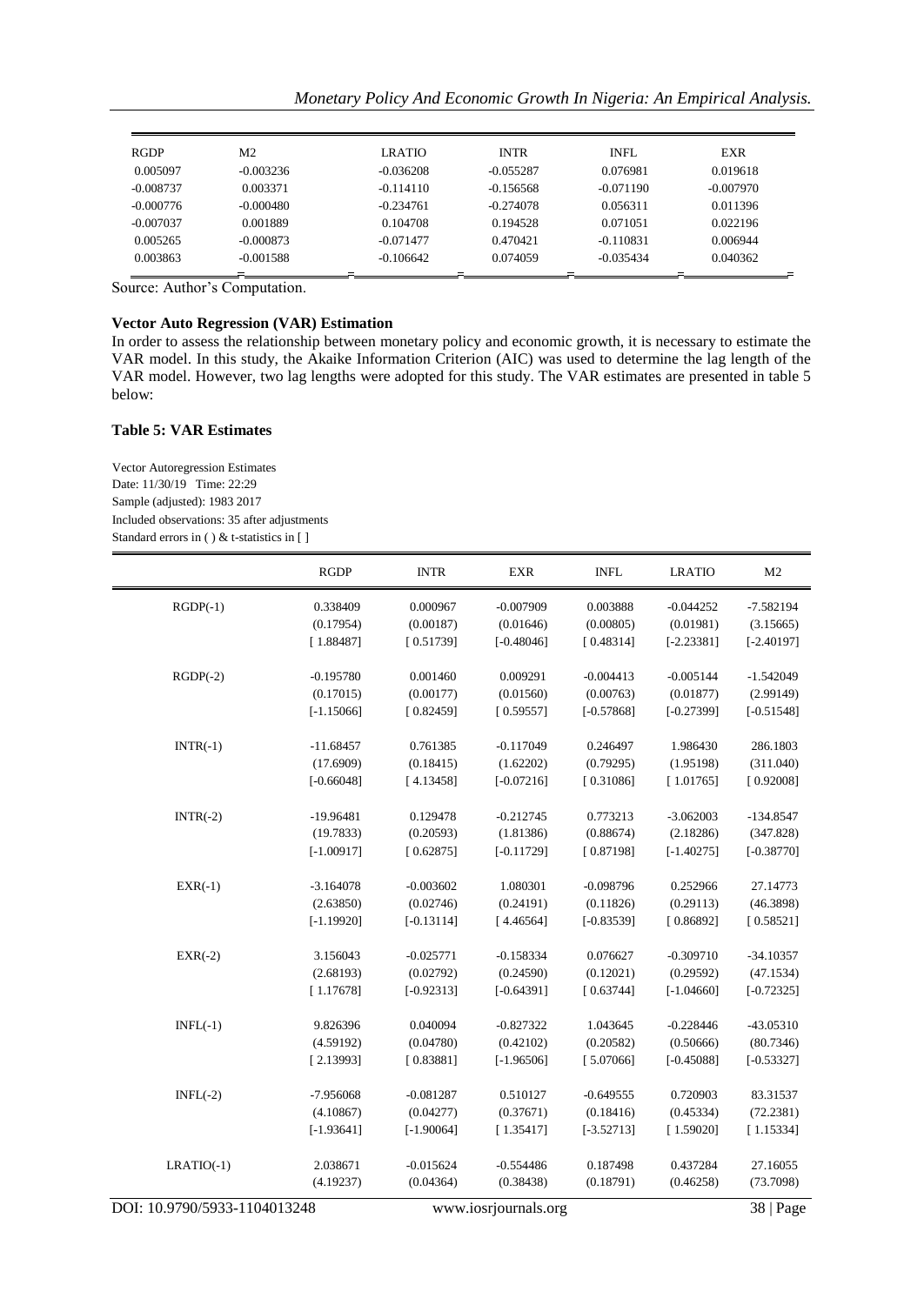| [0.48628]<br>$[-0.35802]$<br>$[-1.44253]$<br>[0.99780]<br>[0.94532]<br>$LRATIO(-2)$<br>0.028553<br>$-0.425846$<br>0.197607<br>$-6.339396$<br>0.063839<br>(4.38146)<br>(0.04561)<br>(0.40172)<br>(0.19639)<br>(0.48344)<br>$[-1.44687]$<br>[1.39973]<br>[0.07108]<br>$[-2.16840]$<br>[0.40875]<br>$M2(-1)$<br>0.001539<br>$-0.198285$<br>0.000548<br>0.005956<br>0.019294<br>(0.08037)<br>(0.00084)<br>(0.00737)<br>(0.00360)<br>(0.00887)<br>$[-2.46722]$<br>[0.65483]<br>[0.80823]<br>[0.42721]<br>[2.17583]<br>$M2(-2)$<br>0.465792<br>$-0.000656$<br>$-0.001810$<br>0.003300<br>$-0.005133$<br>(0.00516)<br>(0.11515)<br>(0.00120)<br>(0.01056)<br>(0.01271)<br>[4.04494]<br>$[-0.54696]$<br>$[-0.17143]$<br>[0.63939]<br>$[-0.40401]$<br>$\mathbf C$<br>778.8140<br>$-0.509066$<br>38.22420<br>11.33308<br>31.54709<br>(322.954)<br>(3.36173)<br>(29.6105)<br>(14.4756)<br>(35.6341)<br>$[-0.15143]$<br>[0.78291]<br>[0.88531]<br>[2.41153]<br>[1.29090]<br>0.977238<br>0.919212<br>0.973305<br>0.906892<br>0.659882<br>R-squared<br>0.856106<br>Adj. R-squared<br>0.964822<br>0.875145<br>0.958744<br>0.474363<br>Sum sq. resids<br>693805.1<br>75.17651<br>5832.383<br>1393.882<br>8446.722<br>S.E. equation<br>177.5855<br>1.848544<br>16.28215<br>7.959791<br>19.59444<br>F-statistic<br>78.71024<br>66.84293<br>17.85715<br>20.85969<br>3.556952<br>Log likelihood<br>$-222.8183$<br>$-63.04144$<br>-139.1899<br>$-114.1416$<br>$-145.6711$<br>Akaike AIC<br>13.47533<br>4.345225<br>8.696567<br>7.265234<br>9.066920<br>Schwarz SC<br>14.05303<br>9.274268<br>7.842935<br>4.922926<br>9.644621<br>Mean dependent<br>942.8853<br>7.478417<br>87.48026<br>25.20545<br>51.09942<br>S.D. dependent<br>946.8343<br>5.231510<br>80.16156<br>20.98365<br>27.02650<br>Determinant resid covariance (dof adj.)<br>$3.33E+17$<br>Determinant resid covariance<br>$2.06E+16$<br>Log likelihood<br>-955.3076<br>Akaike information criterion<br>59.04615<br>62.51235<br>Schwarz criterion |  |  |  |              |
|-----------------------------------------------------------------------------------------------------------------------------------------------------------------------------------------------------------------------------------------------------------------------------------------------------------------------------------------------------------------------------------------------------------------------------------------------------------------------------------------------------------------------------------------------------------------------------------------------------------------------------------------------------------------------------------------------------------------------------------------------------------------------------------------------------------------------------------------------------------------------------------------------------------------------------------------------------------------------------------------------------------------------------------------------------------------------------------------------------------------------------------------------------------------------------------------------------------------------------------------------------------------------------------------------------------------------------------------------------------------------------------------------------------------------------------------------------------------------------------------------------------------------------------------------------------------------------------------------------------------------------------------------------------------------------------------------------------------------------------------------------------------------------------------------------------------------------------------------------------------------------------------------------------------------------------------------------------------------------------------|--|--|--|--------------|
|                                                                                                                                                                                                                                                                                                                                                                                                                                                                                                                                                                                                                                                                                                                                                                                                                                                                                                                                                                                                                                                                                                                                                                                                                                                                                                                                                                                                                                                                                                                                                                                                                                                                                                                                                                                                                                                                                                                                                                                         |  |  |  | [0.36848]    |
|                                                                                                                                                                                                                                                                                                                                                                                                                                                                                                                                                                                                                                                                                                                                                                                                                                                                                                                                                                                                                                                                                                                                                                                                                                                                                                                                                                                                                                                                                                                                                                                                                                                                                                                                                                                                                                                                                                                                                                                         |  |  |  | 73.09051     |
|                                                                                                                                                                                                                                                                                                                                                                                                                                                                                                                                                                                                                                                                                                                                                                                                                                                                                                                                                                                                                                                                                                                                                                                                                                                                                                                                                                                                                                                                                                                                                                                                                                                                                                                                                                                                                                                                                                                                                                                         |  |  |  | (77.0343)    |
|                                                                                                                                                                                                                                                                                                                                                                                                                                                                                                                                                                                                                                                                                                                                                                                                                                                                                                                                                                                                                                                                                                                                                                                                                                                                                                                                                                                                                                                                                                                                                                                                                                                                                                                                                                                                                                                                                                                                                                                         |  |  |  | [0.94881]    |
|                                                                                                                                                                                                                                                                                                                                                                                                                                                                                                                                                                                                                                                                                                                                                                                                                                                                                                                                                                                                                                                                                                                                                                                                                                                                                                                                                                                                                                                                                                                                                                                                                                                                                                                                                                                                                                                                                                                                                                                         |  |  |  | 5.072035     |
|                                                                                                                                                                                                                                                                                                                                                                                                                                                                                                                                                                                                                                                                                                                                                                                                                                                                                                                                                                                                                                                                                                                                                                                                                                                                                                                                                                                                                                                                                                                                                                                                                                                                                                                                                                                                                                                                                                                                                                                         |  |  |  | (1.41302)    |
|                                                                                                                                                                                                                                                                                                                                                                                                                                                                                                                                                                                                                                                                                                                                                                                                                                                                                                                                                                                                                                                                                                                                                                                                                                                                                                                                                                                                                                                                                                                                                                                                                                                                                                                                                                                                                                                                                                                                                                                         |  |  |  | [3.58951]    |
|                                                                                                                                                                                                                                                                                                                                                                                                                                                                                                                                                                                                                                                                                                                                                                                                                                                                                                                                                                                                                                                                                                                                                                                                                                                                                                                                                                                                                                                                                                                                                                                                                                                                                                                                                                                                                                                                                                                                                                                         |  |  |  | $-0.631438$  |
|                                                                                                                                                                                                                                                                                                                                                                                                                                                                                                                                                                                                                                                                                                                                                                                                                                                                                                                                                                                                                                                                                                                                                                                                                                                                                                                                                                                                                                                                                                                                                                                                                                                                                                                                                                                                                                                                                                                                                                                         |  |  |  | (2.02463)    |
|                                                                                                                                                                                                                                                                                                                                                                                                                                                                                                                                                                                                                                                                                                                                                                                                                                                                                                                                                                                                                                                                                                                                                                                                                                                                                                                                                                                                                                                                                                                                                                                                                                                                                                                                                                                                                                                                                                                                                                                         |  |  |  | $[-0.31188]$ |
|                                                                                                                                                                                                                                                                                                                                                                                                                                                                                                                                                                                                                                                                                                                                                                                                                                                                                                                                                                                                                                                                                                                                                                                                                                                                                                                                                                                                                                                                                                                                                                                                                                                                                                                                                                                                                                                                                                                                                                                         |  |  |  | -4917.724    |
|                                                                                                                                                                                                                                                                                                                                                                                                                                                                                                                                                                                                                                                                                                                                                                                                                                                                                                                                                                                                                                                                                                                                                                                                                                                                                                                                                                                                                                                                                                                                                                                                                                                                                                                                                                                                                                                                                                                                                                                         |  |  |  | (5678.14)    |
|                                                                                                                                                                                                                                                                                                                                                                                                                                                                                                                                                                                                                                                                                                                                                                                                                                                                                                                                                                                                                                                                                                                                                                                                                                                                                                                                                                                                                                                                                                                                                                                                                                                                                                                                                                                                                                                                                                                                                                                         |  |  |  | $[-0.86608]$ |
|                                                                                                                                                                                                                                                                                                                                                                                                                                                                                                                                                                                                                                                                                                                                                                                                                                                                                                                                                                                                                                                                                                                                                                                                                                                                                                                                                                                                                                                                                                                                                                                                                                                                                                                                                                                                                                                                                                                                                                                         |  |  |  | 0.882937     |
|                                                                                                                                                                                                                                                                                                                                                                                                                                                                                                                                                                                                                                                                                                                                                                                                                                                                                                                                                                                                                                                                                                                                                                                                                                                                                                                                                                                                                                                                                                                                                                                                                                                                                                                                                                                                                                                                                                                                                                                         |  |  |  | 0.819085     |
|                                                                                                                                                                                                                                                                                                                                                                                                                                                                                                                                                                                                                                                                                                                                                                                                                                                                                                                                                                                                                                                                                                                                                                                                                                                                                                                                                                                                                                                                                                                                                                                                                                                                                                                                                                                                                                                                                                                                                                                         |  |  |  | $2.14E + 08$ |
|                                                                                                                                                                                                                                                                                                                                                                                                                                                                                                                                                                                                                                                                                                                                                                                                                                                                                                                                                                                                                                                                                                                                                                                                                                                                                                                                                                                                                                                                                                                                                                                                                                                                                                                                                                                                                                                                                                                                                                                         |  |  |  |              |
|                                                                                                                                                                                                                                                                                                                                                                                                                                                                                                                                                                                                                                                                                                                                                                                                                                                                                                                                                                                                                                                                                                                                                                                                                                                                                                                                                                                                                                                                                                                                                                                                                                                                                                                                                                                                                                                                                                                                                                                         |  |  |  | 3122.286     |
|                                                                                                                                                                                                                                                                                                                                                                                                                                                                                                                                                                                                                                                                                                                                                                                                                                                                                                                                                                                                                                                                                                                                                                                                                                                                                                                                                                                                                                                                                                                                                                                                                                                                                                                                                                                                                                                                                                                                                                                         |  |  |  | 13.82777     |
|                                                                                                                                                                                                                                                                                                                                                                                                                                                                                                                                                                                                                                                                                                                                                                                                                                                                                                                                                                                                                                                                                                                                                                                                                                                                                                                                                                                                                                                                                                                                                                                                                                                                                                                                                                                                                                                                                                                                                                                         |  |  |  | $-323.1587$  |
|                                                                                                                                                                                                                                                                                                                                                                                                                                                                                                                                                                                                                                                                                                                                                                                                                                                                                                                                                                                                                                                                                                                                                                                                                                                                                                                                                                                                                                                                                                                                                                                                                                                                                                                                                                                                                                                                                                                                                                                         |  |  |  | 19.20907     |
|                                                                                                                                                                                                                                                                                                                                                                                                                                                                                                                                                                                                                                                                                                                                                                                                                                                                                                                                                                                                                                                                                                                                                                                                                                                                                                                                                                                                                                                                                                                                                                                                                                                                                                                                                                                                                                                                                                                                                                                         |  |  |  | 19.78677     |
|                                                                                                                                                                                                                                                                                                                                                                                                                                                                                                                                                                                                                                                                                                                                                                                                                                                                                                                                                                                                                                                                                                                                                                                                                                                                                                                                                                                                                                                                                                                                                                                                                                                                                                                                                                                                                                                                                                                                                                                         |  |  |  | 3402.922     |
|                                                                                                                                                                                                                                                                                                                                                                                                                                                                                                                                                                                                                                                                                                                                                                                                                                                                                                                                                                                                                                                                                                                                                                                                                                                                                                                                                                                                                                                                                                                                                                                                                                                                                                                                                                                                                                                                                                                                                                                         |  |  |  | 7340.659     |
|                                                                                                                                                                                                                                                                                                                                                                                                                                                                                                                                                                                                                                                                                                                                                                                                                                                                                                                                                                                                                                                                                                                                                                                                                                                                                                                                                                                                                                                                                                                                                                                                                                                                                                                                                                                                                                                                                                                                                                                         |  |  |  |              |
|                                                                                                                                                                                                                                                                                                                                                                                                                                                                                                                                                                                                                                                                                                                                                                                                                                                                                                                                                                                                                                                                                                                                                                                                                                                                                                                                                                                                                                                                                                                                                                                                                                                                                                                                                                                                                                                                                                                                                                                         |  |  |  |              |
|                                                                                                                                                                                                                                                                                                                                                                                                                                                                                                                                                                                                                                                                                                                                                                                                                                                                                                                                                                                                                                                                                                                                                                                                                                                                                                                                                                                                                                                                                                                                                                                                                                                                                                                                                                                                                                                                                                                                                                                         |  |  |  |              |
|                                                                                                                                                                                                                                                                                                                                                                                                                                                                                                                                                                                                                                                                                                                                                                                                                                                                                                                                                                                                                                                                                                                                                                                                                                                                                                                                                                                                                                                                                                                                                                                                                                                                                                                                                                                                                                                                                                                                                                                         |  |  |  |              |
| 78<br>Number of coefficients                                                                                                                                                                                                                                                                                                                                                                                                                                                                                                                                                                                                                                                                                                                                                                                                                                                                                                                                                                                                                                                                                                                                                                                                                                                                                                                                                                                                                                                                                                                                                                                                                                                                                                                                                                                                                                                                                                                                                            |  |  |  |              |

*Monetary Policy And Economic Growth In Nigeria: An Empirical Analysis.*

#### **Source: Author's Computation.**

The results presented above shows that all the variables put together account for about 88.6% of the systematic change in the monetary policy measures and its influence on economic growth. Their F-Statistic in general terms are significant across lag. The impact on RGDP is statistically non-significant across lags and have no significant impact on growth. M2 (money supply) has a positive and significant relationship with growth (RGDP) in lag 2 and as such exerts a significant positive impact on growth. The impact of INTR on RGDP is negative and insignificant across lags. Therefore the M2 has a direct relationship with economic growth RGDP suggesting that it encourages investment and productivity. Liquidity ratio LRATIO and interest rates INTR has an insignificant relationship with growth hence little reliance can be built on the result. From the results of this study, it can inferred that the expected transformation of the economy through the monetary policy instrument of liquidity ratio and interest rate for the periods under review were not realized. Thus we reject the hypothesis that monetary policy (money supply) co-operant factors do not have significant impact on economic growth in Nigeria. This finding is in line with the findings of Adigwe et al (2015).

From the results of this study, it can be stated that INTR, EXR, M2, LRATIO have non significant influence on inflation in Nigeria. Theapplication of the aforementioned variables by the monetary authorities in an attempt to control inflation have always produced a non significant effect. This however is as a result of the under developed and inefficient financial and credit market in Nigeria,Chukwu (2009).

## **Forecast Error Variance Decomposition Test** FORECAST ERROR VARIANCE DECOMPOSITION TEST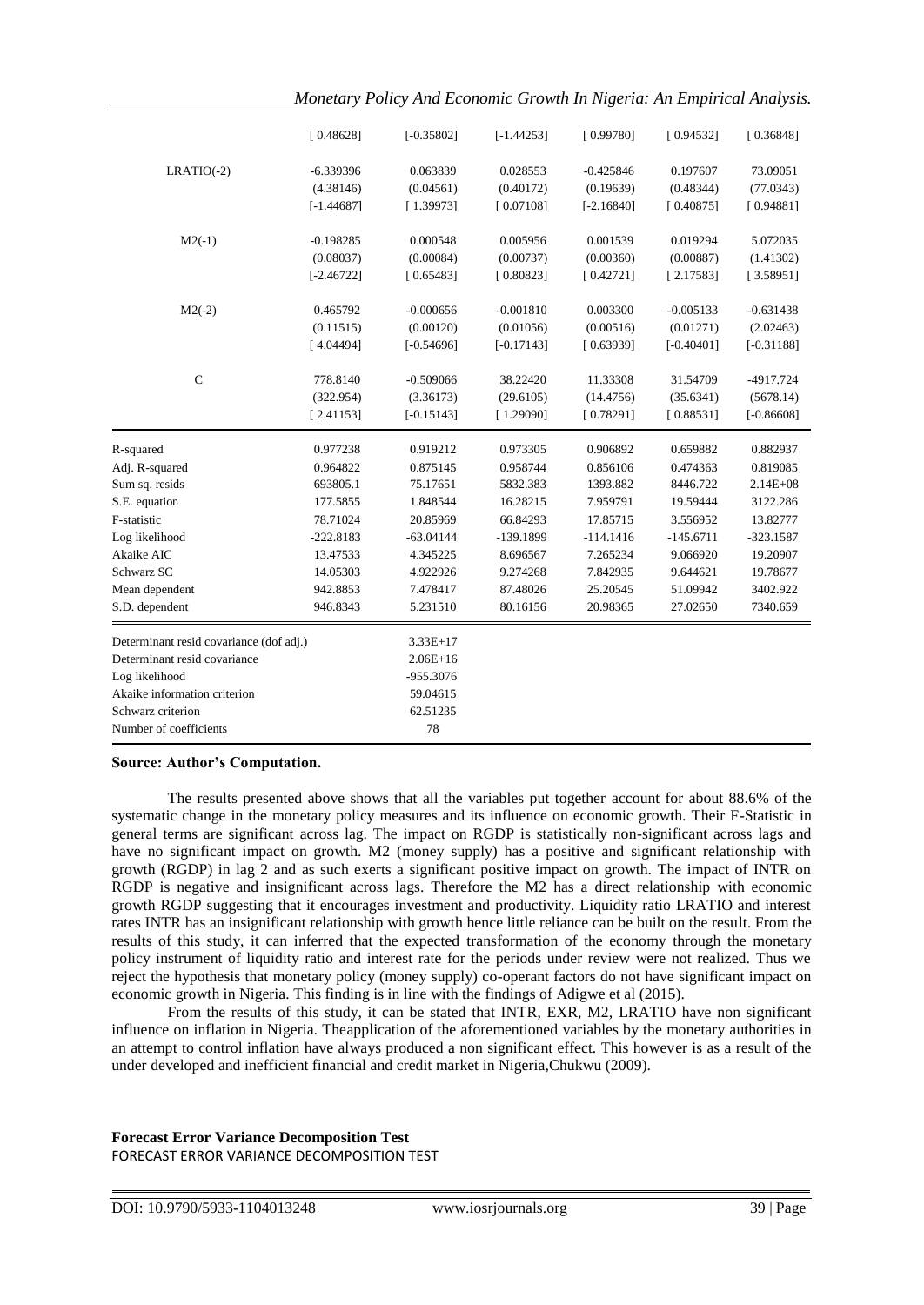| Variance<br>Decomposit<br>ion of<br>RGDP: 6a<br>Period | S.E.         | <b>RGDP</b> | <b>INTR</b> | <b>EXR</b> | <b>INFL</b> | LRATIO   | M2       |
|--------------------------------------------------------|--------------|-------------|-------------|------------|-------------|----------|----------|
|                                                        | 177.5855     | 100.0000    | 0.000000    | 0.000000   | 0.000000    | 0.000000 | 0.000000 |
| 2                                                      | 682.2485     | 25.19128    | 3.567558    | 1.783617   | 25.25534    | 32.93622 | 11.26598 |
| 3                                                      | 2231.081     | 20.46532    | 5.729518    | 2.558435   | 22.64789    | 38.59982 | 9.999016 |
| 4                                                      | 10937.60     | 17.34181    | 4.529947    | 3.554610   | 21.14641    | 42.48261 | 10.94461 |
| 5                                                      | 56968.35     | 16.92371    | 4.284033    | 3.723214   | 21.04407    | 42.78821 | 11.23676 |
| 6                                                      | 301334.3     | 16.87848    | 4.216434    | 3.744643   | 21.05708    | 42.78097 | 11.32239 |
| 7                                                      | 1598228.     | 16.87199    | 4.204537    | 3.745241   | 21.06836    | 42.77241 | 11.33747 |
| 8                                                      | 8480046.     | 16.87216    | 4.202763    | 3.744431   | 21.07136    | 42.76953 | 11.33976 |
| 9                                                      | 44997129     | 16.87239    | 4.202446    | 3.744126   | 21.07201    | 42.76890 | 11.34013 |
| 10                                                     | $2.39E + 08$ | 16.87247    | 4.202388    | 3.744045   | 21.07214    | 42.76877 | 11.34019 |

*Monetary Policy And Economic Growth In Nigeria: An Empirical Analysis.*

| ion of INTR<br>6b:                           |                              |             |             |                      |             |               |                |
|----------------------------------------------|------------------------------|-------------|-------------|----------------------|-------------|---------------|----------------|
| Period                                       | S.E.                         | <b>RGDP</b> | <b>INTR</b> | <b>EXR</b>           | <b>INFL</b> | <b>LRATIO</b> | M <sub>2</sub> |
| 1                                            | 1.848544                     | 0.000834    | 99.99917    | 0.000000             | 0.000000    | 0.000000      | 0.000000       |
| $\overline{2}$                               | 2.712874                     | 0.622142    | 78.59858    | 2.002939             | 1.623918    | 11.71383      | 5.438590       |
| 3                                            | 8.805689                     | 7.063775    | 19.91352    | 6.161890             | 18.06289    | 40.78918      | 8.008745       |
| $\overline{\mathbf{4}}$                      | 43.97164                     | 14.59771    | 6.227140    | 4.521010             | 21.03380    | 43.03122      | 10.58911       |
| 5                                            | 233.0890                     | 16.38967    | 4.438075    | 3.939837             | 21.09361    | 42.90792      | 11.23089       |
| 6                                            | 1236.715                     | 16.77655    | 4.233433    | 3.789062             | 21.07291    | 42.81214      | 11.31590       |
| $\boldsymbol{7}$                             | 6562.676                     | 16.85573    | 4.206303    | 3.753324             | 21.06993    | 42.77918      | 11.33554       |
| 8                                            | 34824.11                     | 16.86968    | 4.202759    | 3.745837             | 21.07130    | 42.77094      | 11.33949       |
| 9                                            | 184787.5                     | 16.87203    | 4.202403    | 3.744363             | 21.07195    | 42.76915      | 11.34010       |
| 10                                           | 980536.2                     | 16.87242    | 4.202376    | 3.744084             | 21.07212    | 42.76881      | 11.34019       |
| Variance<br>Decomposit<br>ion of EXR<br>6c.  |                              |             |             |                      |             |               |                |
| Period                                       | S.E.                         | <b>RGDP</b> | <b>INTR</b> | <b>EXR</b>           | <b>INFL</b> | <b>LRATIO</b> | M <sub>2</sub> |
| 1                                            | 16.28215                     | 37.03052    | 0.088145    | 62.88134             | 0.000000    | 0.000000      | 0.000000       |
| $\overline{2}$                               | 29.10249                     | 43.00747    | 0.055482    | 36.95155             | 12.32284    | 2.077278      | 5.585383       |
| 3                                            | 79.21438                     | 28.86510    | 1.591229    | 4.998637             | 26.20106    | 24.97405      | 13.36992       |
| 4                                            | 372.8931                     | 19.10612    | 3.659967    | 2.531283             | 22.94656    | 39.91847      | 11.83760       |
| 5                                            | 1960.554                     | 17.27733    | 4.116444    | 3.438935             | 21.38210    | 42.39822      | 11.38697       |
| 6                                            | 10395.28                     | 16.95183    | 4.182831    | 3.683416             | 21.11450    | 42.71729      | 11.35013       |
| $\overline{7}$                               | 55161.00                     | 16.88760    | 4.197285    | 3.732871             | 21.07817    | 42.76056      | 11.34352       |
| 8                                            | 292711.5                     | 16.87530    | 4.201195    | 3.741997             | 21.07318    | 42.76720      | 11.34112       |
| 9                                            | 1553233.                     | 16.87302    | 4.202127    | 3.743644             | 21.07237    | 42.76842      | 11.34042       |
| 10                                           | 8241932.                     | 16.87259    | 4.202325    | 3.743949             | 21.07221    | 42.76867      | 11.34025       |
| Variance<br>Decomposit<br>ion of INFL<br>6d: |                              |             |             |                      |             |               |                |
| Period                                       | S.E.                         | <b>RGDP</b> | <b>INTR</b> | <b>EXR</b>           | <b>INFL</b> | <b>LRATIO</b> | M <sub>2</sub> |
| $\mathbf{1}$                                 | 7.959791                     | 2.273389    | 4.361498    | 0.062800             | 93.30231    | 0.000000      | 0.000000       |
| $\overline{2}$                               | 11.58423                     | 1.209584    | 2.417002    | 8.387075             | 57.38013    | 28.25241      | 2.353798       |
| 3                                            | 47.74438                     | 12.82488    | 5.106068    | 6.265638             | 17.17707    | 45.13792      | 13.48843       |
|                                              | DOI: 10.9790/5933-1104013248 |             |             | www.iosrjournals.org |             |               | 40   Page      |

Variance Decomposit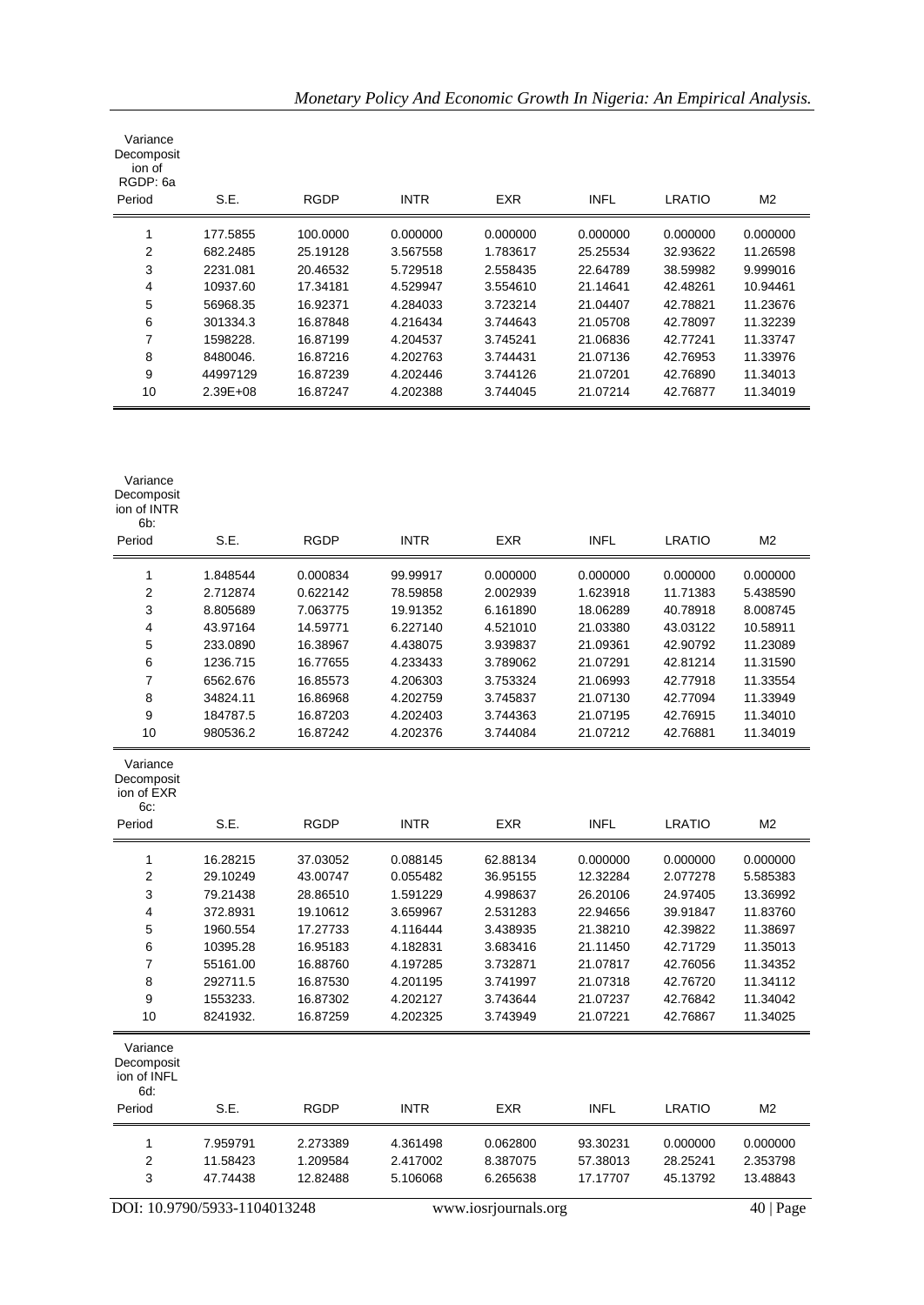*Monetary Policy And Economic Growth In Nigeria: An Empirical Analysis.*

| 4  | 282.2913 | 15.96127 | 4.280602 | 4.171689 | 20.83786 | 42.53529 | 12.21329 |
|----|----------|----------|----------|----------|----------|----------|----------|
| 5  | 1529.882 | 16.64016 | 4.243058 | 3.817649 | 21.18994 | 42.64715 | 11.46204 |
| 6  | 8142.860 | 16.82911 | 4.216439 | 3.753712 | 21.10941 | 42.74293 | 11.34839 |
|    | 43224.10 | 16.86545 | 4.204998 | 3.745081 | 21.07931 | 42.76534 | 11.33981 |
| 8  | 229366.1 | 16.87146 | 4.202697 | 3.744152 | 21.07323 | 42.76853 | 11.33993 |
| 9  | 1217085. | 16.87236 | 4.202384 | 3.744045 | 21.07229 | 42.76878 | 11.34015 |
| 10 | 6458207. | 16.87248 | 4.202365 | 3.744027 | 21.07217 | 42.76876 | 11.34020 |

| Variance<br>Decomposit<br>ion of<br>LRATIO: 6e<br>Period | S.E.         | <b>RGDP</b>                                     | <b>INTR</b> | <b>EXR</b> | <b>INFL</b> | <b>LRATIO</b> | M <sub>2</sub> |
|----------------------------------------------------------|--------------|-------------------------------------------------|-------------|------------|-------------|---------------|----------------|
|                                                          |              |                                                 |             |            |             |               |                |
| 1                                                        | 19.59444     | 6.607971                                        | 9.175638    | 4.295492   | 18.64682    | 61.27408      | 0.000000       |
| 2                                                        | 75.76857     | 18.59217                                        | 5.471137    | 2.923388   | 20.38451    | 43.97991      | 8.648888       |
| 3                                                        | 387.6657     | 17.31263                                        | 3.836247    | 3.657445   | 20.90816    | 42.78602      | 11.49950       |
| 4                                                        | 2046.656     | 16.91056                                        | 4.132660    | 3.750074   | 21.05334    | 42.80568      | 11.34768       |
| 5                                                        | 10855.80     | 16.88578                                        | 4.194335    | 3.743571   | 21.06281    | 42.77366      | 11.33983       |
| 6                                                        | 57604.51     | 16.87528                                        | 4.201003    | 3.743560   | 21.07011    | 42.76912      | 11.34092       |
| $\overline{7}$                                           | 305664.3     | 16.87297                                        | 4.202224    | 3.743896   | 21.07192    | 42.76865      | 11.34035       |
| 8                                                        | 1621941.     | 16.87257                                        | 4.202368    | 3.743993   | 21.07215    | 42.76870      | 11.34022       |
| 9                                                        | 8606485.     | 16.87250                                        | 4.202376    | 3.744016   | 21.07217    | 42.76873      | 11.34020       |
| 10                                                       | 45668475     | 16.87249                                        | 4.202374    | 3.744021   | 21.07217    | 42.76874      | 11.34020       |
| Variance<br>Decomposit<br>ion of M2:<br>6f               |              | <b>RGDP</b>                                     |             | <b>EXR</b> |             |               |                |
| Period                                                   | S.E.         |                                                 | <b>INTR</b> |            | <b>INFL</b> | <b>LRATIO</b> | M <sub>2</sub> |
| 1                                                        | 3122.286     | 10.42249                                        | 2.852304    | 5.276198   | 21.12633    | 46.64130      | 13.68138       |
| 2                                                        | 17398.22     | 16.13270                                        | 3.963217    | 3.963799   | 20.98502    | 43.17942      | 11.77584       |
| 3                                                        | 95029.99     | 16.75072                                        | 4.107895    | 3.781230   | 21.07665    | 42.82196      | 11.46155       |
| 4                                                        | 506640.2     | 16.85592                                        | 4.183951    | 3.746069   | 21.08649    | 42.76313      | 11.36445       |
| 5                                                        | 2690585.     | 16.87170                                        | 4.198719    | 3.743126   | 21.07666    | 42.76485      | 11.34495       |
| 6                                                        | 14279017     | 16.87265                                        | 4.201674    | 3.743610   | 21.07329    | 42.76775      | 11.34103       |
| 7                                                        | 75770108     | 16.87260                                        | 4.202248    | 3.743897   | 21.07240    | 42.76852      | 11.34033       |
| 8                                                        | $4.02E + 08$ | 16.87252                                        | 4.202349    | 3.743991   | 21.07221    | 42.76870      | 11.34022       |
| 9                                                        | $2.13E + 09$ | 16.87250                                        | 4.202368    | 3.744015   | 21.07217    | 42.76874      | 11.34021       |
| 10                                                       | $1.13E+10$   | 16.87249                                        | 4.202372    | 3.744021   | 21.07217    | 42.76874      | 11.34020       |
|                                                          |              | Cholesky Ordering: RGDP INTR EXR INFL LRATIO M2 |             |            |             |               |                |

The forecast error variance decomposition shows the proposition of forecast error variance for each variable that is attributable to its own innovation and to innovations in the other endogenous variables. An examination of the variance decomposition of RGDP in table 6a shows that the lion's share of the variation in RGDP is attributed to its own shock. The contribution of "own shock" is 100% in the first period and falls to 16.87% at the end of the 10 period horizon. The contribution of the other five (5) variables are quite marginal. The highlight is by LRATIO whose contribution is 42.76% in the tenth period in 6b, the contribution of "own shock" is 99.99% in the first period and falls to 4.20% in the tenth period. The contribution of the other five (5) variables is marginal with LRATIO accounting for 42.76%. In 6c, the case of EXR, an examination of the variance decomposition shows that 62.88% of the variation is attributed to own shock in the first period and falls to 3.74% in the tenth period. The contribution of the other five (5) variables are RGDP 16.87%, INTR 4.20%,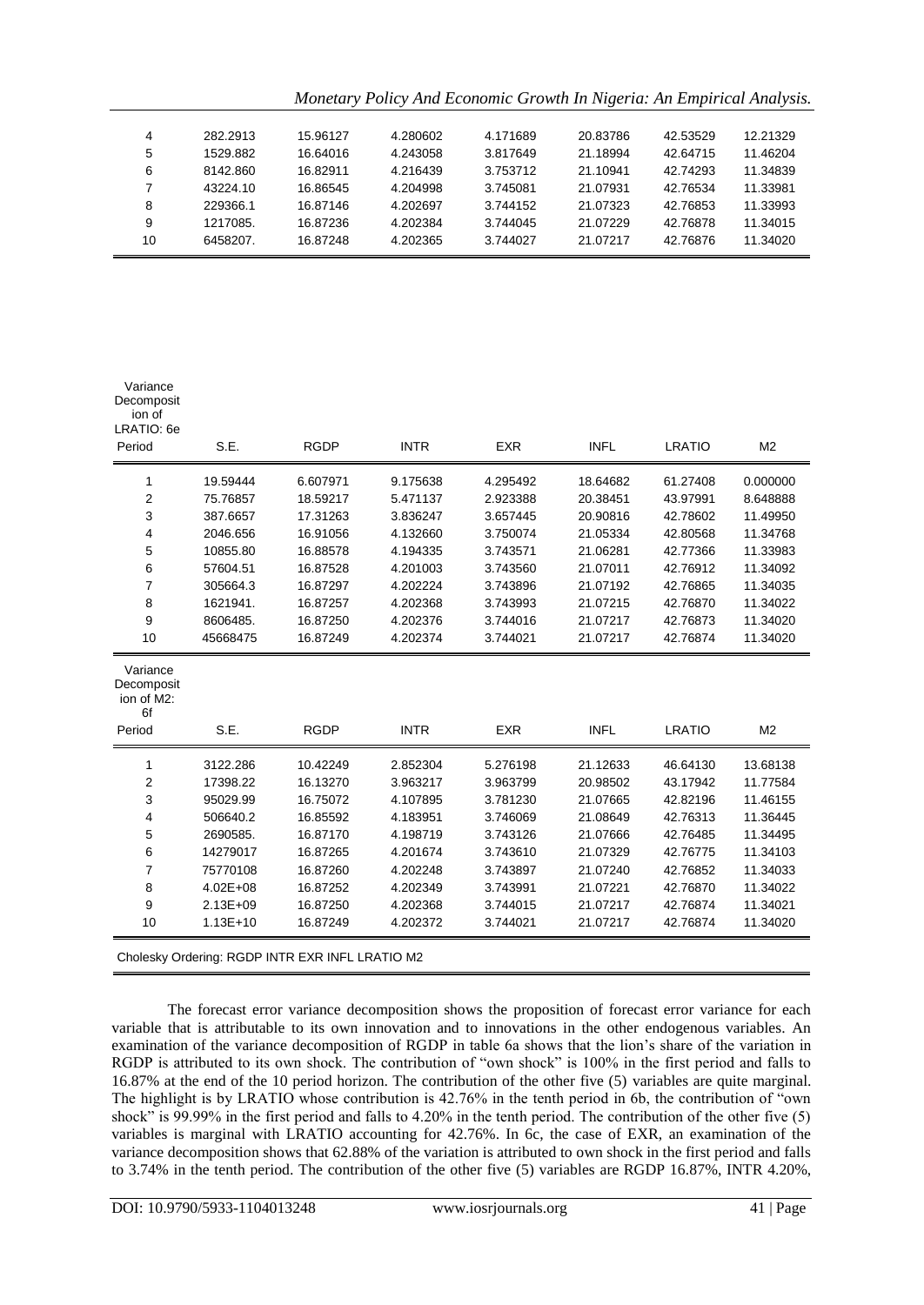INFL, 21.07%, LRATIO 42.76% and M2 11.34%. In 6d, an examination of the variance decomposition shows that 93.30% of the variation in INFL is attributed to own shock in the first period and falls to 21.07% in the tenth period. The contribution of the other five (5) variables are RGDP 16.87% INTR 4.20% EXR 3.74%, LRATIO 42.76% and M2 11.34%. In the case of 6e, LRATIO, an examination of the variance decomposition shows that 61.27% of the variation is attributed to own shock in the first period and falls to 42.76% in the tenth period. The contribution of the other five (5) variables are quite marginal. RGDP 16.87%, INTR 4.20%, EXR 3.74%, INFL 21.07% andM2 11.34%. Finally, in the case of 6f M2, an examination of the variance decomposition shows that 13.68% of the variation in M2 is attributed to own shock in the first period and falls to 11.34% in the tenth period. The contribution of the other five (5) variables are marginal. The researcher however concludes that the predominant sources of variation in RGDP are largely due to own shocks and innovations in LRATIO. The predominant sources of variation in INTR are due to own shocks and innovations in LRATIO and INFL, the predominant sources of variation in EXR are largely due to own variation in INFL are due to shocks and innovations in LRATIO, the predominant sources of variation in LRATIO are largely due to own shocks and innovation INFL, while the predominant sources of variation in M2 are largely due to own shocks and innovations in LRATIO. Clearly the predominance of LRATIO variation on RGDP is an indication of the positive relationship existing between them.

#### **VAR, Granger Causuality Test**

#### **Table 7: VAR, Granger Causuality/Block Exogeneity Wald Tests**

VAR Granger Causality/Block Exogeneity Wald Tests Date: 11/30/19 Time: 22:36 Sample: 1981 2017 Included observations: 35

Dependent variable: RGDP

| Excluded       | Chi-sq   | df | Prob.  |
|----------------|----------|----|--------|
| <b>INTR</b>    | 6.616473 | 2  | 0.0366 |
| <b>EXR</b>     | 1.502907 | 2  | 0.4717 |
| <b>INFL</b>    | 5.133378 | 2  | 0.0768 |
| <b>LRATIO</b>  | 2.129784 | 2  | 0.3448 |
| M <sub>2</sub> | 18.23153 | 2  | 0.0001 |
| All            | 55.51366 | 10 | 0.0000 |
|                |          |    |        |

Dependent variable: INTR

| Excluded       | Chi-sq   | df | Prob.  |
|----------------|----------|----|--------|
| <b>RGDP</b>    | 1.684686 | 2  | 0.4307 |
| <b>EXR</b>     | 4.827179 | 2  | 0.0895 |
| <b>INFL</b>    | 3.844182 | 2  | 0.1463 |
| LRATIO         | 1.964092 | 2  | 0.3745 |
| M <sub>2</sub> | 0.429677 | 2  | 0.8067 |
| All            | 13.03184 | 10 | 0.2219 |

#### Dependent variable: EXR

| Excluded       | Chi-sq   | df | Prob.  |
|----------------|----------|----|--------|
| <b>RGDP</b>    | 0.410036 | 2  | 0.8146 |
| <b>INTR</b>    | 0.085317 | 2  | 0.9582 |
| <b>INFL</b>    | 3.879337 | 2  | 0.1438 |
| <b>LRATIO</b>  | 2.135116 | 2  | 0.3438 |
| M <sub>2</sub> | 1.325617 | 2  | 0.5154 |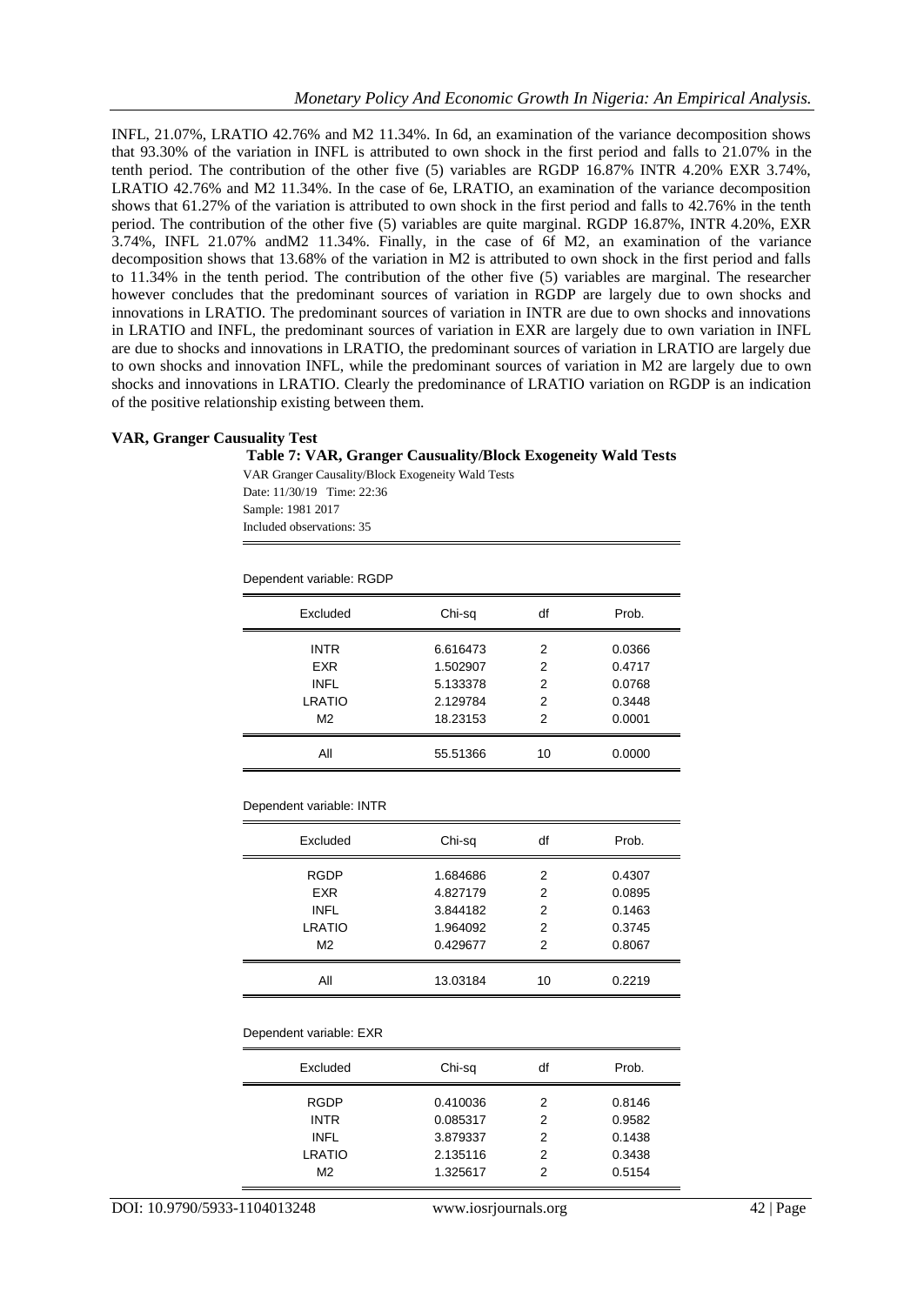| All                        | 12.93347 | 10             | 0.2274 |
|----------------------------|----------|----------------|--------|
| Dependent variable: INFL   |          |                |        |
|                            |          |                |        |
| Excluded                   | Chi-sq   | df             | Prob.  |
| <b>RGDP</b>                | 0.395816 | 2              | 0.8204 |
| <b>INTR</b>                | 3.391630 | 2              | 0.1834 |
| <b>EXR</b>                 | 0.740993 | 2              | 0.6904 |
| <b>LRATIO</b>              | 5.016377 | 2              | 0.0814 |
| M <sub>2</sub>             | 2.987075 | $\overline{2}$ | 0.2246 |
| All                        | 17.96679 | 10             | 0.0555 |
|                            |          |                |        |
| Dependent variable: LRATIO |          |                |        |
| Excluded                   | Chi-sq   | df             | Prob.  |
| RGDP                       | 7.089889 | 2              | 0.0289 |
| <b>INTR</b>                | 1.988191 | 2              | 0.3701 |
| <b>EXR</b>                 | 1.107850 | 2              | 0.5747 |
| <b>INFL</b>                | 3.058959 | 2              | 0.2166 |
| M <sub>2</sub>             | 10.04846 | 2              | 0.0066 |
| All                        | 40.24648 | 10             | 0.0000 |
| Dependent variable: M2     |          |                |        |
| Excluded                   | Chi-sq   | df             | Prob.  |
| <b>RGDP</b>                | 9.031971 | 2              | 0.0109 |
| <b>INTR</b>                | 1.147417 | 2              | 0.5634 |
| <b>EXR</b>                 | 0.535048 | 2              | 0.7653 |
| <b>INFL</b>                | 1.398153 | 2              | 0.4970 |
| <b>LRATIO</b>              | 1.233827 | 2              | 0.5396 |
| All                        | 23.10070 | 10             | 0.0104 |

The results presented in the table shows that there is no joint causality between RGDP, INTR, EXR and INFL given their probability values. LRATIO and M2 cannot be excluded from RGDP as the results of this study has shown. The overall RGDP, LRATIO and M2 equations are significant at 5% level of significance.

#### **Impulse Response functions (IRFs)**

To further examine the dynamic analysis of monetary policy and economic growth within the framework, the IRFs helps to examine the dynamic interactions of the variables in the VAR. The results of the estimated impulse response function are summarized below.These visual representation and the accompanying figure are shown below:

## **IMPULSE RESPONSE TEST**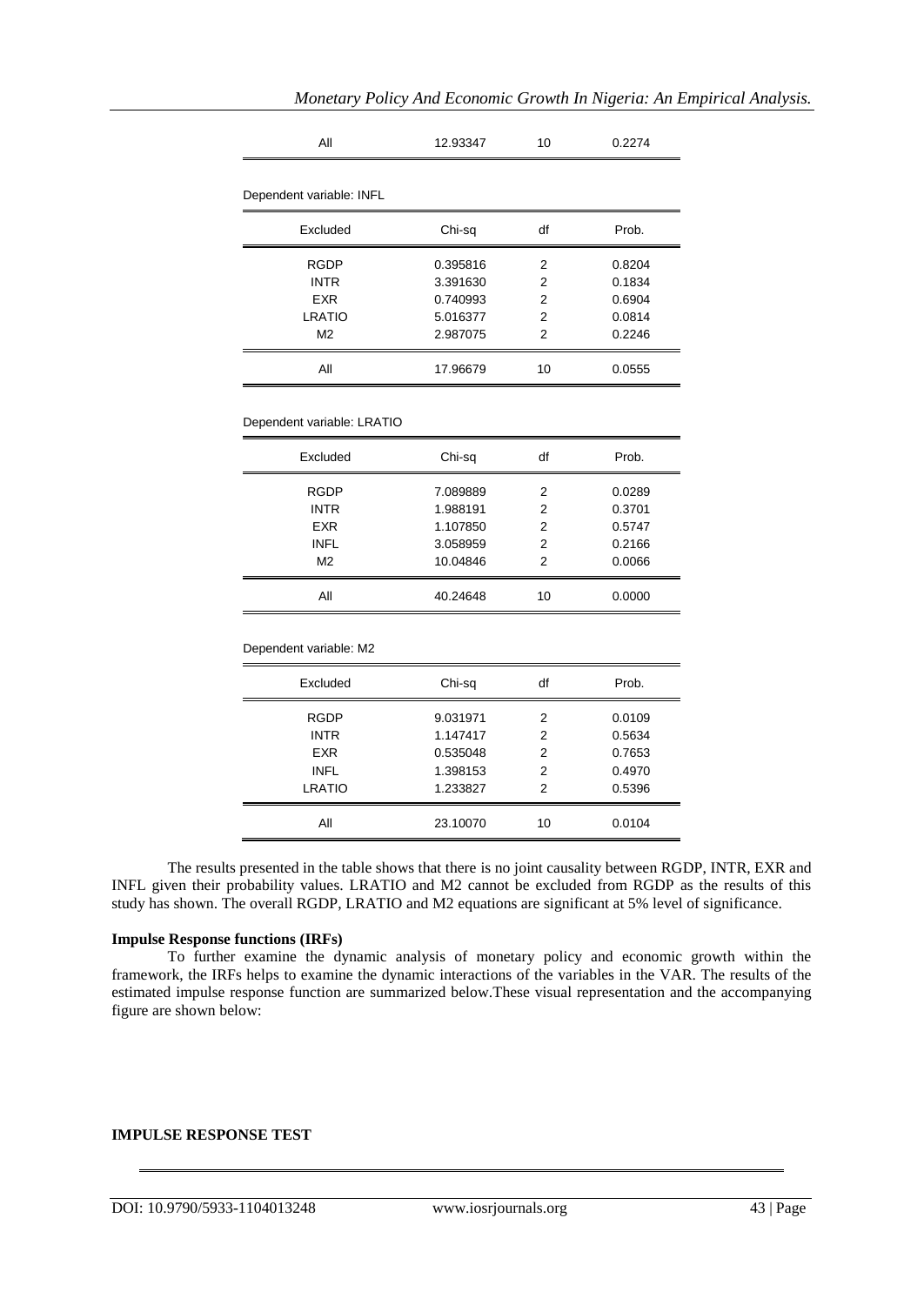| Response of<br>RGDP:    |             |             |             |              |               |                |
|-------------------------|-------------|-------------|-------------|--------------|---------------|----------------|
| Period                  | <b>RGDP</b> | <b>INTR</b> | EXR         | <b>INFL</b>  | <b>LRATIO</b> | M <sub>2</sub> |
| 1                       | 177.5855    | 0.000000    | 0.000000    | 0.000000     | 0.000000      | 0.000000       |
| $\overline{\mathbf{c}}$ | 292.7790    | $-128.8630$ | 91.11575    | 342.8619     | $-391.5430$   | -228.9956      |
| 3                       | 949.4476    | $-518.2604$ | 345.0358    | 1004.886     | -1329.694     | $-667.2963$    |
| 4                       | 4441.565    | $-2265.839$ | 2031.026    | 4916.334     | $-6992.927$   | $-3549.004$    |
| 5                       | 22989.01    | $-11559.17$ | 10797.25    | 25644.98     | -36576.26     | $-18750.57$    |
| 6                       | 121559.9    | $-60741.98$ | 57265.97    | 135784.2     | -193539.4     | -99580.71      |
| 7                       | 644701.9    | $-321821.7$ | 303752.6    | 720441.2     | $-1026500.$   | $-528503.1$    |
| 8                       | 3420819.    | -1707296.   | 1611521.    | 3822893.     | -5446423.     | -2804453.      |
| 9                       | 18151841    | $-9059051.$ | 8550802.    | 20285490     | -28899889     | -14881324      |
| 10                      | 96318975    | -48069599   | 45372521    | $1.08E + 08$ | $-1.53E + 08$ | -78964651      |
| Response of             |             |             |             |              |               |                |
| INTR:<br>Period         | <b>RGDP</b> | <b>INTR</b> | EXR         | <b>INFL</b>  | <b>LRATIO</b> | M2             |
|                         |             |             |             |              |               |                |
| 1                       | 0.005339    | 1.848536    | 0.000000    | 0.000000     | 0.000000      | 0.000000       |
| 2                       | $-0.213914$ | 1.538676    | $-0.383940$ | $-0.345710$  | 0.928494      | 0.632664       |
| 3                       | $-2.330552$ | 3.107469    | $-2.151866$ | $-3.726457$  | 5.546701      | 2.410338       |
| 4                       | $-16.63641$ | 10.24505    | $-9.090436$ | $-19.81625$  | 28.29104      | 14.09010       |
| 5                       | $-92.85653$ | 47.86257    | $-45.31135$ | $-105.1360$  | 149.9335      | 76.79229       |
| 6                       | -497.6812   | 249.6749    | $-236.2452$ | -557.5322    | 794.6596      | 408.6205       |
| 7                       | $-2646.309$ | 1321.685    | $-1248.421$ | $-2958.419$  | 4215.406      | 2170.023       |
| 8                       | $-14047.14$ | 7011.137    | $-6618.909$ | $-15699.08$  | 22366.64      | 11516.68       |
| 9                       | $-74542.68$ | 37202.18    | $-35116.08$ | -83305.32    | 118682.1      | 61112.36       |
| 10                      | $-395548.8$ | 197405.2    | -186330.3   | -442043.9    | 629759.6      | 324280.9       |
| Response of<br>EXR:     |             |             |             |              |               |                |
| Period                  | <b>RGDP</b> | <b>INTR</b> | EXR         | <b>INFL</b>  | <b>LRATIO</b> | M <sub>2</sub> |
| 1                       | $-9.908127$ | $-0.483404$ | 12.91138    | 0.000000     | 0.000000      | 0.000000       |
| $\overline{\mathbf{c}}$ | $-16.31205$ | 0.486030    | 12.09378    | $-10.21611$  | 4.194474      | 6.877913       |
| 3                       | $-38.03955$ | 9.968873    | 0.835049    | -39.23935    | 39.36379      | 28.13620       |
| 4                       | $-157.3393$ | 70.63504    | $-56.62216$ | $-173.9624$  | 232.2482      | 124.9846       |
| 5                       | -798.4572   | 391.3279    | $-358.6991$ | -888.8038    | 1254.665      | 649.0215       |
| 6                       | $-4201.709$ | 2088.497    | $-1961.679$ | -4689.867    | 6673.186      | 3439.110       |
| 7                       | $-22260.43$ | 11099.20    | $-10469.05$ | $-24870.39$  | 35424.99      | 18245.22       |
| 8                       | $-118088.6$ | 58922.60    | -55610.81   | -131962.7    | 187994.3      | 96808.68       |
| 9                       | $-626584.8$ | 312695.0    | $-295144.9$ | -700230.4    | 997576.8      | 513687.1       |
| 10                      | $-3324814.$ | 1659289.    | -1566182.   | $-3715624.$  | 5293460.      | 2725762.       |
| Response of<br>INFL:    |             |             |             |              |               |                |
| Period                  | <b>RGDP</b> | <b>INTR</b> | <b>EXR</b>  | <b>INFL</b>  | <b>LRATIO</b> | M <sub>2</sub> |
| 1                       | 1.200158    | $-1.662339$ | $-0.199472$ | 7.688611     | 0.000000      | 0.000000       |
| 2                       | 0.427567    | 0.692899    | $-3.348909$ | 4.229201     | 6.157364      | 1.777263       |
| 3                       | $-17.05061$ | 10.63723    | $-11.47048$ | $-17.73570$  | 31.48043      | 17.44459       |
| 4                       | $-111.4762$ | 57.39989    | -56.40500   | -127.3334    | 181.2919      | 97.08294       |
| 5                       | $-613.7996$ | 309.6760    | -293.3073   | $-692.3534$  | 981.9761      | 508.4691       |
| 6                       | $-3281.657$ | 1642.087    | $-1549.061$ | $-3674.355$  | 5229.056      | 2693.773       |
| 7                       | $-17433.94$ | 8704.435    | $-8214.697$ | -19489.30    | 27760.65      | 14294.74       |
| 8                       | $-92524.46$ | 46178.21    | -43586.51   | $-103404.8$  | 147312.7      | 75854.72       |
| 9                       | -490972.4   | 245028.1    | $-231280.5$ | -548686.4    | 781685.7      | 402511.4       |
| 10                      | $-2605248.$ | 1300189.    | -1227239.   | $-2911483.$  | 4147849.      | 2135846.       |
| Response of             |             |             |             |              |               |                |
| LRATIO:<br>Period       | <b>RGDP</b> |             |             |              |               |                |
|                         |             | <b>INTR</b> | <b>EXR</b>  | <b>INFL</b>  | <b>LRATIO</b> | M2             |

|  | Monetary Policy And Economic Growth In Nigeria: An Empirical Analysis. |  |  |  |
|--|------------------------------------------------------------------------|--|--|--|
|  |                                                                        |  |  |  |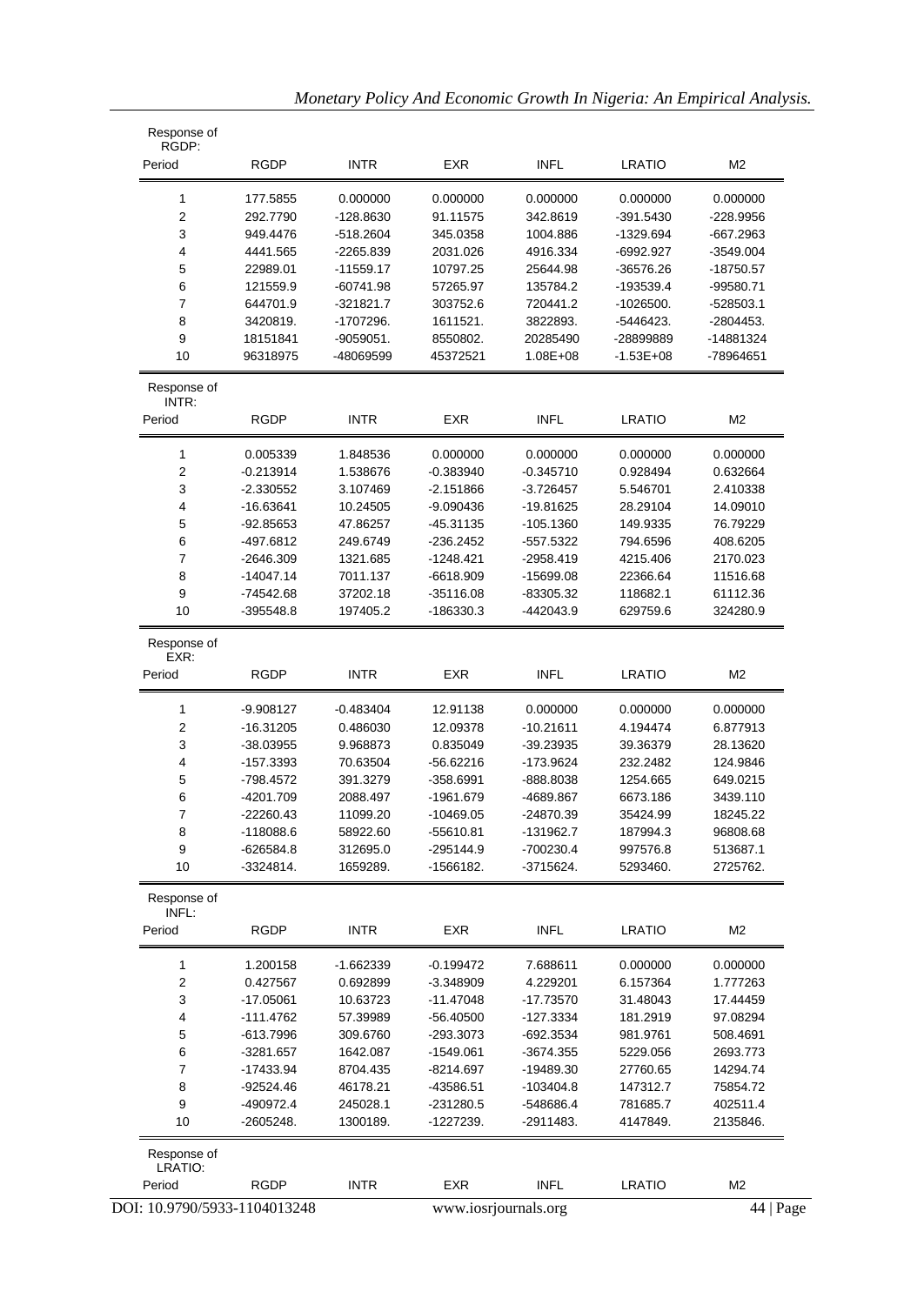|  | Monetary Policy And Economic Growth In Nigeria: An Empirical Analysis. |  |  |  |
|--|------------------------------------------------------------------------|--|--|--|
|  |                                                                        |  |  |  |

| 1                     | $-5.036941$   | 5.935412     | $-4.061058$   | $-8.461263$   | 15.33809     | 0.000000       |
|-----------------------|---------------|--------------|---------------|---------------|--------------|----------------|
| $\overline{2}$        | $-32.27976$   | 16.69916     | $-12.30186$   | $-33.14598$   | 47.84951     | 22.28277       |
| 3                     | $-157.9585$   | 73.83225     | $-72.99830$   | $-173.9296$   | 248.5478     | 129.5587       |
| 4                     | $-826.0335$   | 409.0764     | $-389.3411$   | $-922.2040$   | 1314.817     | 676.7935       |
| 5                     | -4380.783     | 2183.997     | $-2062.681$   | -4892.881     | 6972.445     | 3590.051       |
| 6                     | $-23239.40$   | 11595.61     | $-10945.78$   | $-25968.12$   | 36997.18     | 19051.50       |
| 7                     | $-123306.8$   | 61536.70     | -58083.78     | $-137798.7$   | 196315.7     | 101089.3       |
| 8                     | $-654294.4$   | 326535.3     | $-308212.7$   | $-731201.8$   | 1041707.     | 536405.9       |
| 9                     | $-3471867.$   | 1732690.     | $-1635469.$   | $-3879967.$   | 5527600.     | 2846321.       |
| 10                    | -18422720     | 9194148.     | $-8678272.$   | $-20588216$   | 29331033     | 15103392       |
| Response of<br>$M2$ : |               |              |               |               |              |                |
| Period                | <b>RGDP</b>   | <b>INTR</b>  | <b>EXR</b>    | <b>INFL</b>   | LRATIO       | M <sub>2</sub> |
| 1                     | $-1007.995$   | 527.3156     | $-717.1884$   | $-1435.109$   | 2132.348     | 1154.882       |
| $\overline{2}$        | $-6915.007$   | 3423.232     | $-3388.803$   | -7839.752     | 11231.93     | 5857.602       |
| 3                     | $-38260.60$   | 18946.64     | $-18151.39$   | -42893.44     | 61126.26     | 31613.49       |
| 4                     | $-204337.5$   | 101826.2     | $-96302.13$   | $-228522.1$   | 325421.5     | 167737.0       |
| 5                     | $-1085411.$   | 541494.3     | $-511232.4$   | $-1213122.$   | 1728030.     | 890010.3       |
| 6                     | $-5760236.$   | 2874518.     | $-2713279.$   | $-6437438.$   | 9170793.     | 4722497.       |
| 7                     | -30565870     | 15254142     | -14398208     | -34158794     | 48664035     | 25058685       |
| 8                     | $-1.62E + 08$ | 80943863     | -76402101     | $-1.81E + 08$ | $2.58E + 08$ | $1.33E + 08$   |
| 9                     | $-8.61E + 08$ | $4.30E + 08$ | $-4.05E + 08$ | $-9.62E + 08$ | $1.37E + 09$ | 7.06E+08       |
| 10                    | $-4.57E+09$   | $2.28E + 09$ | $-2.15E+09$   | $-5.10E + 09$ | 7.27E+09     | $3.74E + 09$   |

Cholesky Ordering: RGDP INTR EXR INFL LRATIO M2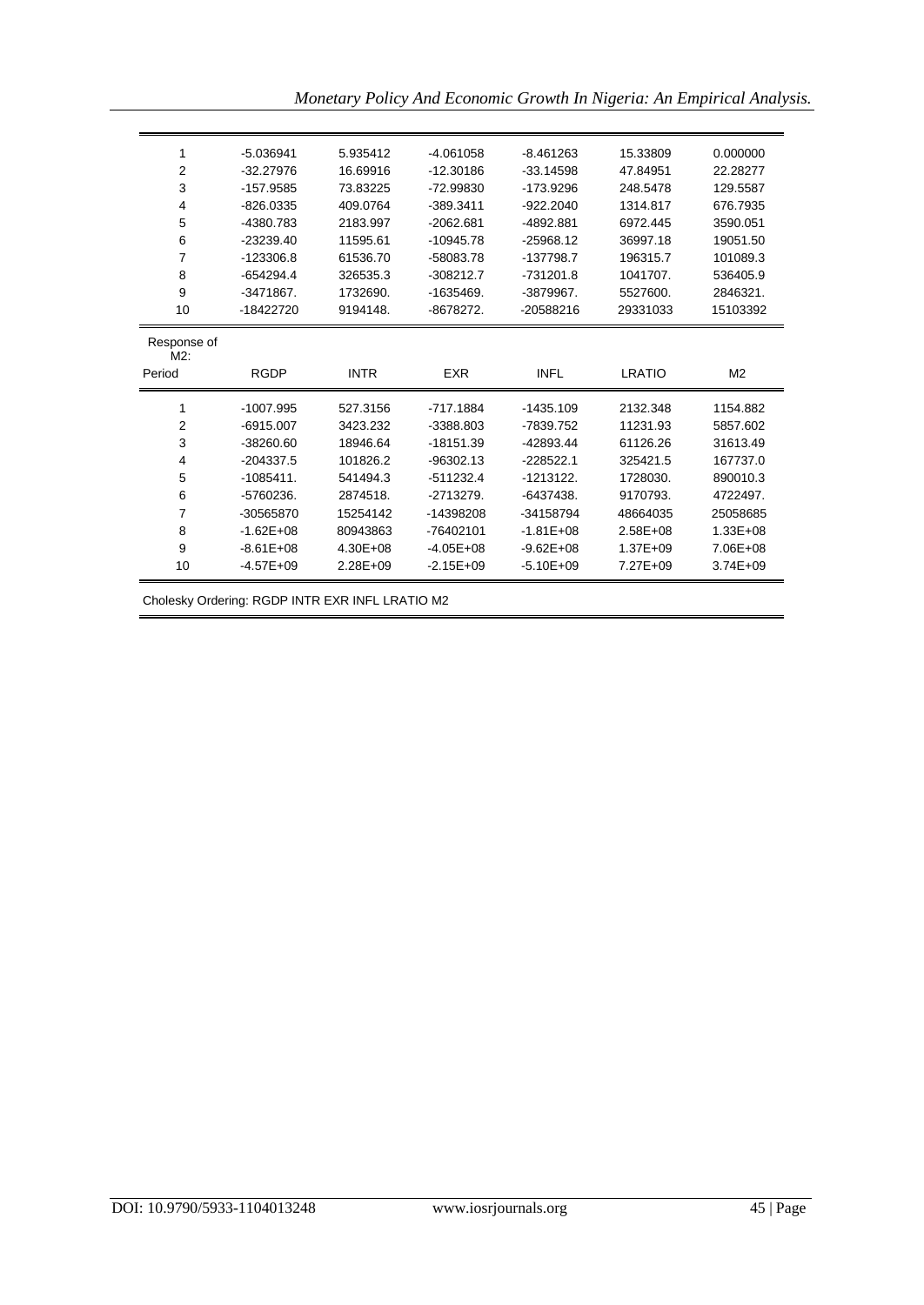

Response to Cholesky One S.D. (d.f. adjusted) Innovations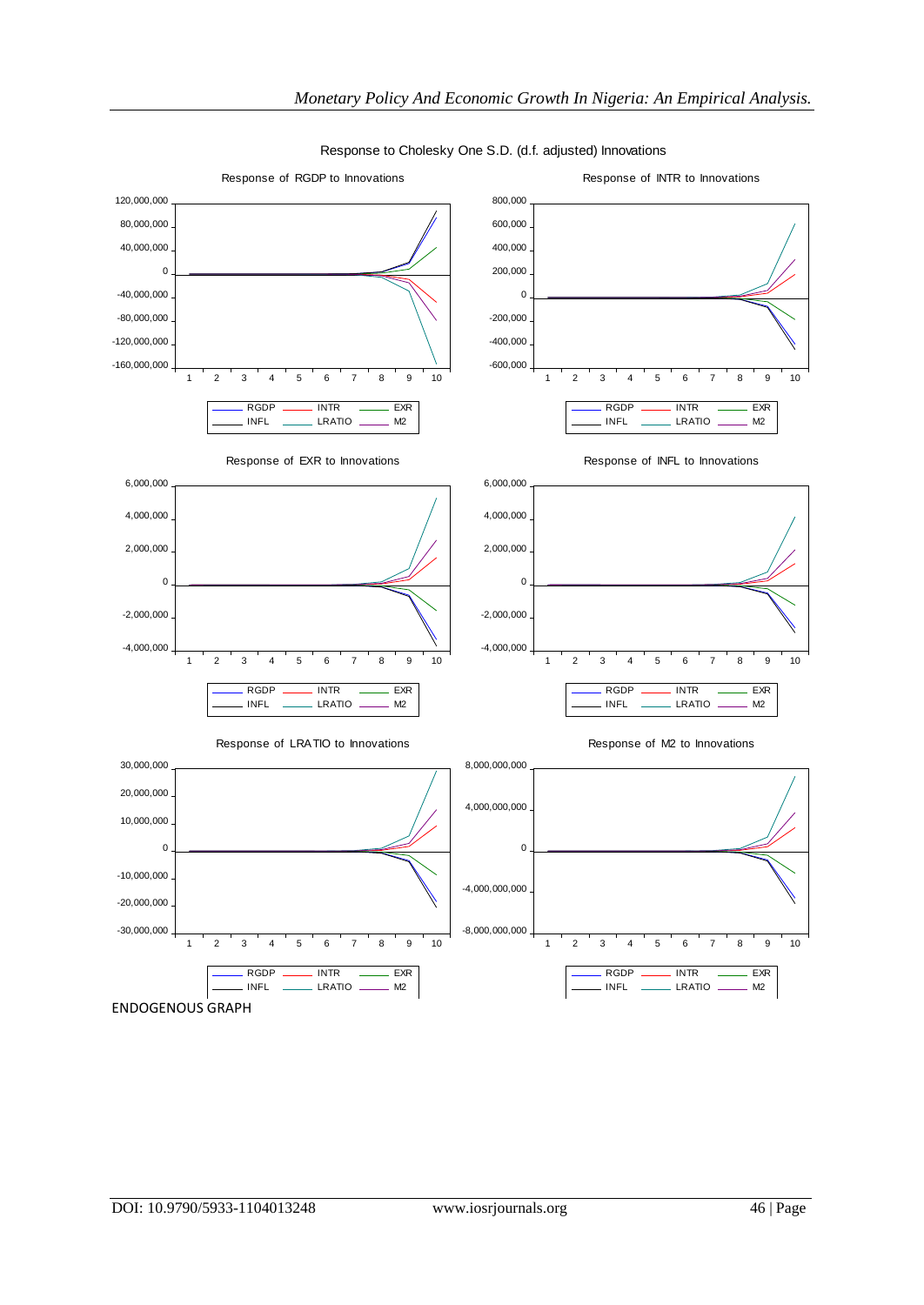



This paper examined the impact of monetary policy on economic growth in Nigeria from 1980-2017. Descriptive statistics and the Augumented Dickey Fuller (ADF) test were carried out to ascertain the normality and stationarity status of the variables. The results showed that the variables were normally distributed and some variables were stationary after first differencing while others became stationary after second differencing. The empirical analysis carried out using the VAR technique on the effectiveness of the Central Bank of Nigeria (CBN) monetary policies was carried out. The findings are as follows:

i. The CBN's monetary policies plays a critical role in encouraging the level of productivity in the economy given that M2 (money supply) has a positive and significant impact of RGDP (Productivity). This finding however lends credence to the pivotal role of the central Bank of Nigeria in fostering growth and development of the country.

ii. The various monetary policy measuresadopted by the CBN has no significant impact on inflation in Nigeria. The results show that interest rate, exchange rate, broad money supply, and liquidity ratio had no